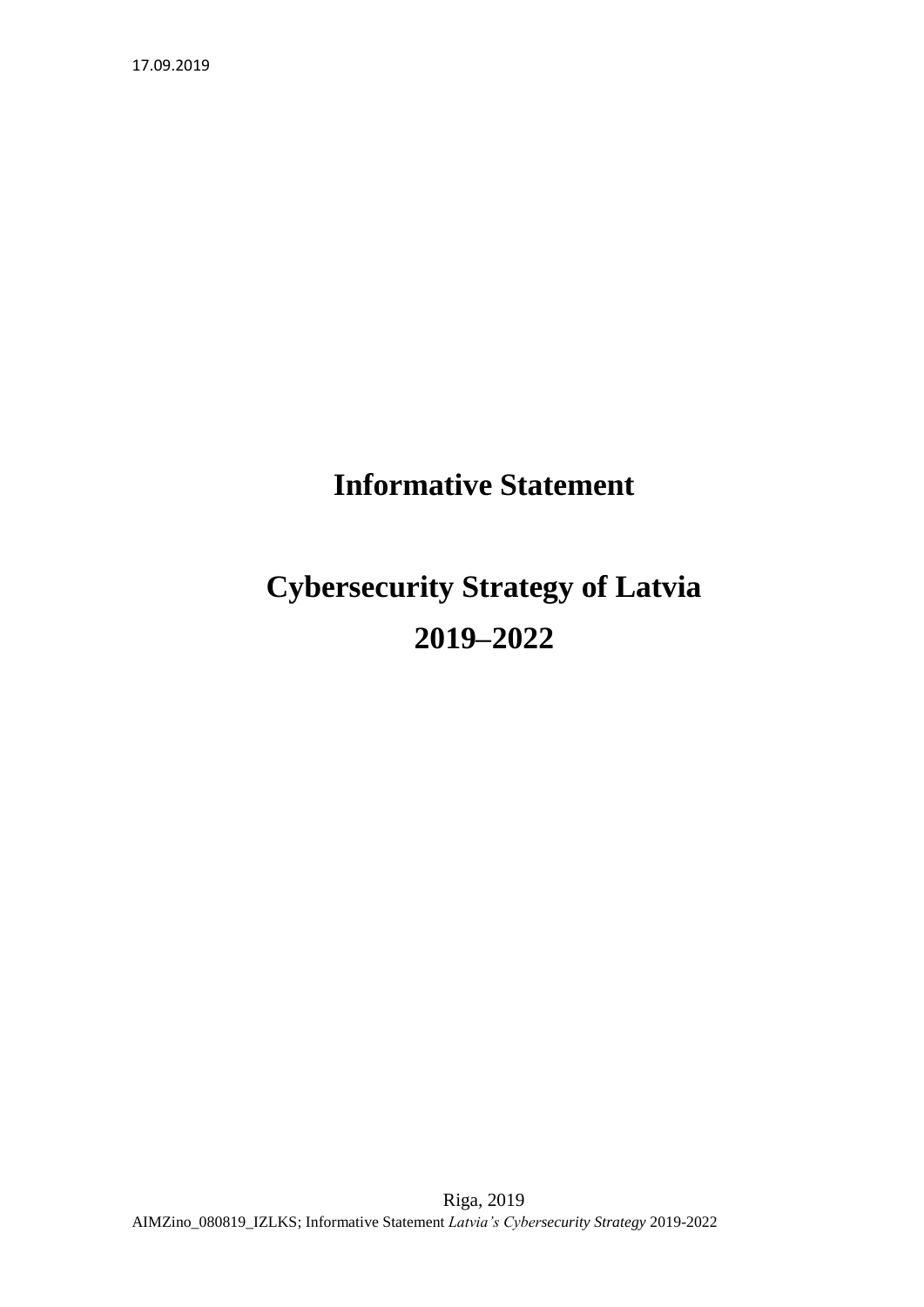## **Table of contents**

| 1.                                                                                                                                                                                           |  |
|----------------------------------------------------------------------------------------------------------------------------------------------------------------------------------------------|--|
| 2.                                                                                                                                                                                           |  |
| 2.1                                                                                                                                                                                          |  |
| 2.2                                                                                                                                                                                          |  |
| 3.                                                                                                                                                                                           |  |
| 3.1                                                                                                                                                                                          |  |
| 3.2                                                                                                                                                                                          |  |
| 4.                                                                                                                                                                                           |  |
| Course of Action 1: Promoting cybersecurity, reducing digital security risks 14<br>4.1                                                                                                       |  |
| Course of Action 1: Promoting cybersecurity, reducing digital security risks 14                                                                                                              |  |
| Course of Action 2: - strengthening the resilience of information and communication<br>4.2<br>technologies, the provision of information and communication technology solutions and services |  |
|                                                                                                                                                                                              |  |
| 4.3                                                                                                                                                                                          |  |
| 4.4                                                                                                                                                                                          |  |
|                                                                                                                                                                                              |  |
| 4.5                                                                                                                                                                                          |  |
| 5.                                                                                                                                                                                           |  |
| 6.                                                                                                                                                                                           |  |
| 7.                                                                                                                                                                                           |  |

## Annex:

Priorities in each of axis (information for official use only)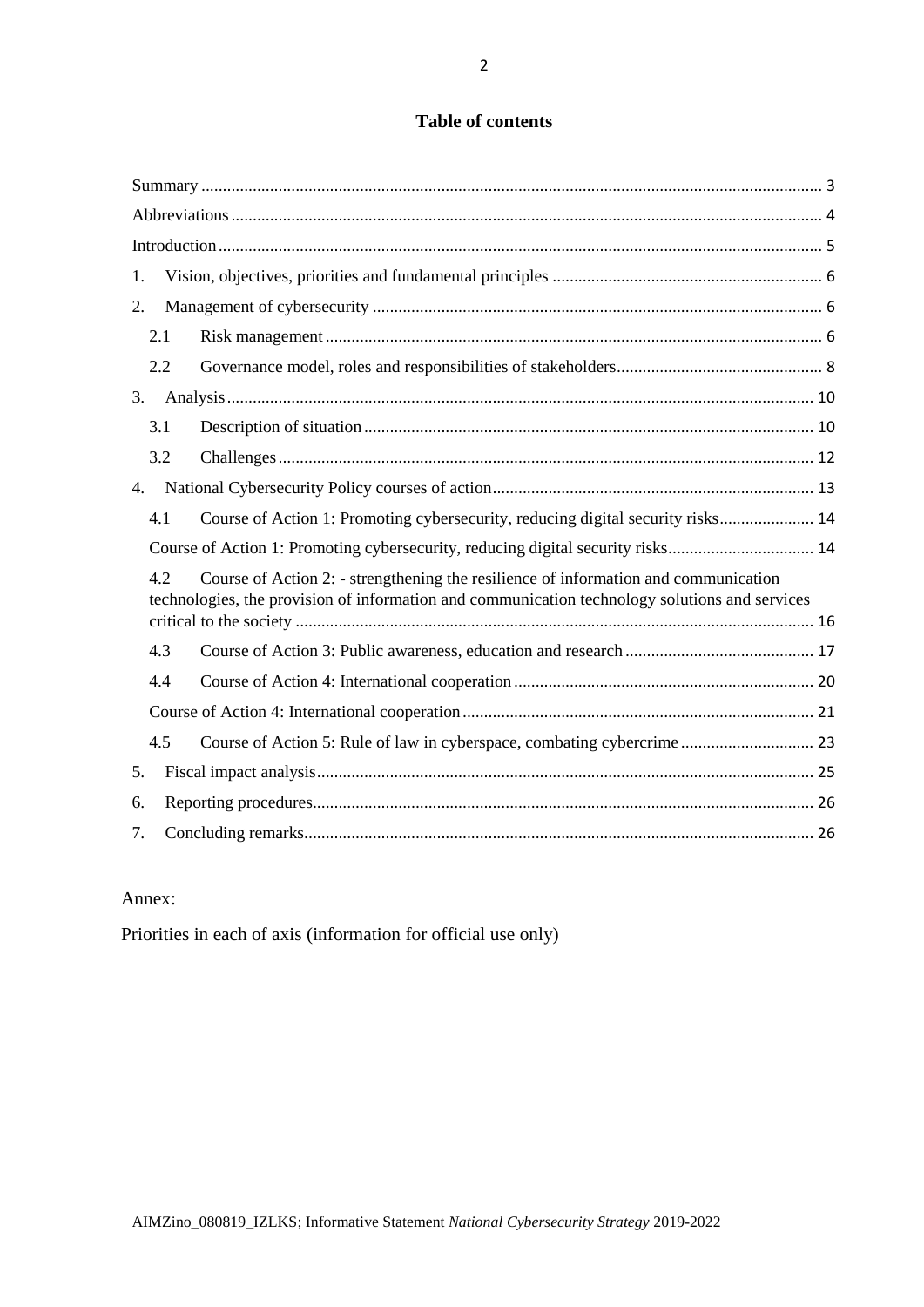#### **Summary**

<span id="page-2-0"></span>Informative Statement *Cybersecurity Strategy of Latvia 2019-2022* (the Strategy) has been drafted in accordance with the Article 11.2 of the Law on the Security of Information Technologies. Strategy provides a description of national cybersecurity context, identifies future challenges and defines national cybersecurity policy courses of action for the period up to 2022.

Cybersecurity is a part of comprehensive national defence framework. In a comprehensive national defence framework, where each member of the society is organised to protect the country against all kinds of attacks, both military and non-military, cybersecurity is of increasing importance, given the impact of a cyber-attack (information technology (IT) security incident) against the country and society.

Cybersecurity policy aims to create a safe, open, free and reliable cyberspace. An environment where public and private sector can receive and provide vital services without safety, reliability or disruption concerns. A system that respects individual human rights in physical and virtual world.

Key objectives of Cybersecurity Policy 2019-2022 include strengthening and development of cyber defence capabilities, enhanced resilience against cyber-attacks and better public awareness on threats associated with cyberspace. Priorities for implementation of Cybersecurity Policy 2019-2022 are defence, deterrence and development.

Considering European Union priorities and targets defined in national-level policy planning framework and other relevant documents, Strategy 2022 is focused on five courses of action:

- promoting cybersecurity, reducing digital security risks
- strengthening the resilience of information and communication technologies, the provision of information and communication technology solutions and services critical to the society
- public awareness, education and research
- international cooperation
- rule of law in cyberspace, combating of cybercrime

More elaborate information about these courses of action can be found in Chapter 4 of the Strategy. According to vision and objectives of the Strategy, each axis consists of specific activities, delivery deadlines, managing and responsible authorities, financial sources and performance indicators, which will facilitate attainment of set strategic goals and vision. Priorities/actions in each axis, which contain information for official use only, are described in the Annex to the Strategy (information for official use only).

Managing and responsible authorities continue to deliver regular activities started under the previous period's strategy. Moreover, activities identified in the Strategy do not preclude stakeholders from engaging in other activities not covered by the Strategy.

Responsible authorities are expected to implement 2019 activities of the Strategy based on the approved budget allocation. Any additional allocations for 2020-2022 are discussed when deciding on annual budget for the year and medium-term budgetary framework based on priority initiative funding requests submitted by all line ministries and other central government bodies.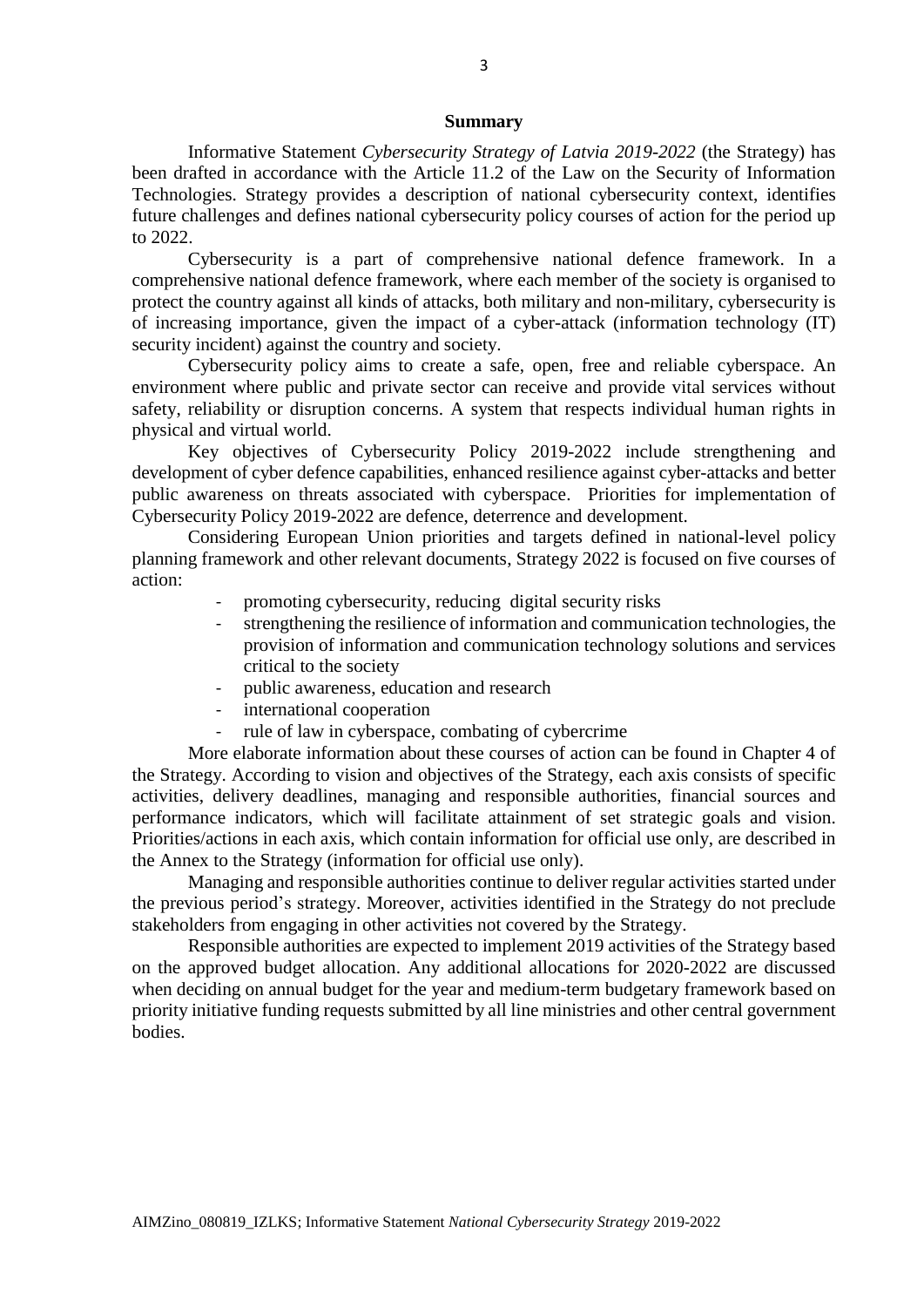## **Abbreviations**

<span id="page-3-0"></span>

| <b>CDU</b>     | National Armed Force Cyber           | MoD          | Ministry of Defence                  |
|----------------|--------------------------------------|--------------|--------------------------------------|
|                | Defence Unit                         | MoE          | Ministry of Economics                |
| <b>CERT.LV</b> | <b>Information Technology</b>        | <b>MoES</b>  | Ministry of Education<br>and         |
|                | <b>Security Incident Response</b>    |              | Science                              |
|                | Institution                          | MoF          | Ministry of Finance                  |
| CI             | Critical infrastructure              | <b>MoFA</b>  | Ministry of Foreign Affairs          |
| <b>CPB</b>     | Constitution<br>Protection           | MoI          | Ministry of Interior                 |
|                | Bureau                               | MoJ          | Ministry of Justice                  |
| CSB            | Central Statistical Bureau of        | MoT          | <b>Ministry of Transport</b>         |
|                | Latvia                               | MoW          | Ministry of Welfare                  |
| <b>CSDP</b>    | Common<br>Security<br>and            | <b>NAF</b>   | <b>National Armed Forces</b>         |
|                | <b>Defence Policy</b>                | <b>NATO</b>  | North<br>Atlantic<br>Treaty          |
| <b>DSI</b>     | Data State Inspectorate              |              | Organisation                         |
| <b>ENISA</b>   | European Union Agency for            | NetSafe      | Internet<br>Safety<br>Centre         |
|                | Cybersecurity                        |              | NetSafe Latvia                       |
| EU             | European Union                       | <b>NGO</b>   | Non-governmental                     |
| <b>FCMC</b>    | <b>Financial and Capital Markets</b> |              | organisation                         |
|                | Commission                           | <b>NITSC</b> | National<br>Information              |
| FL             | Finance Latvia                       |              | <b>Technology Security Council</b>   |
| IC             | Ministry<br>Interior<br>of           | <b>OECD</b>  | Organisation for Economic            |
|                | <b>Information Centre</b>            |              | Co-operation and                     |
| <b>ICT</b>     | Information<br>and                   |              | Development                          |
|                | communication technologies           | <b>OSCE</b>  | Organisation for Security and        |
| <b>IoT</b>     | Internet of things                   |              | Co-operation in Europe               |
| IP             | Internet protocol                    | <b>PUC</b>   | <b>Public Utilities Commission</b>   |
| IT             | Information technologies             | <b>SBF</b>   | <b>State Border Guard</b>            |
| <b>LALRG</b>   | Latvian Association of Local         | <b>SC</b>    | <b>State Chancellery</b>             |
|                | and Regional Governments             | <b>SCDS</b>  | Supervisory Committee of             |
| LB             | <b>Bank of Latvia</b>                |              | <b>Digital Security</b>              |
| <b>LIA</b>     | <b>Latvian Internet Association</b>  | <b>SIS</b>   | State information systems            |
| <b>LIDA</b>    | Latvian<br>Investment<br>and         | <b>SP</b>    | <b>State Police</b>                  |
|                | Development Agency                   | Strategy     | Informative<br>Statemente            |
| <b>LIKTA</b>   | Latvian<br>Information<br>and        |              | Cybersecurity<br>Strategy<br>of      |
|                | Communications Technology            |              | Latvia 2019-2022                     |
|                | Association                          | <b>UN</b>    | <b>United Nations</b>                |
| <b>LNRTC</b>   | Latvian National Radio and           | <b>VARAM</b> | Ministry of Environmental            |
|                | <b>Television Council</b>            |              | Protection<br>Regional<br>and        |
| <b>MIDD</b>    | Intelligence<br>Defence<br>and       |              | Development                          |
|                | <b>Security Service</b>              | <b>VDD</b>   | <b>State Security Service</b>        |
| <b>MilCERT</b> | Military Information                 | <b>VID</b>   | <b>State Revenue Service</b>         |
|                | <b>Technology Security Incident</b>  | <b>VRAA</b>  | State Regional Development           |
|                | <b>Response Team</b>                 |              | Agency                               |
| MoC            | Ministry of Culture                  | VSAA         | <b>State Social Insurance Agency</b> |
|                |                                      |              |                                      |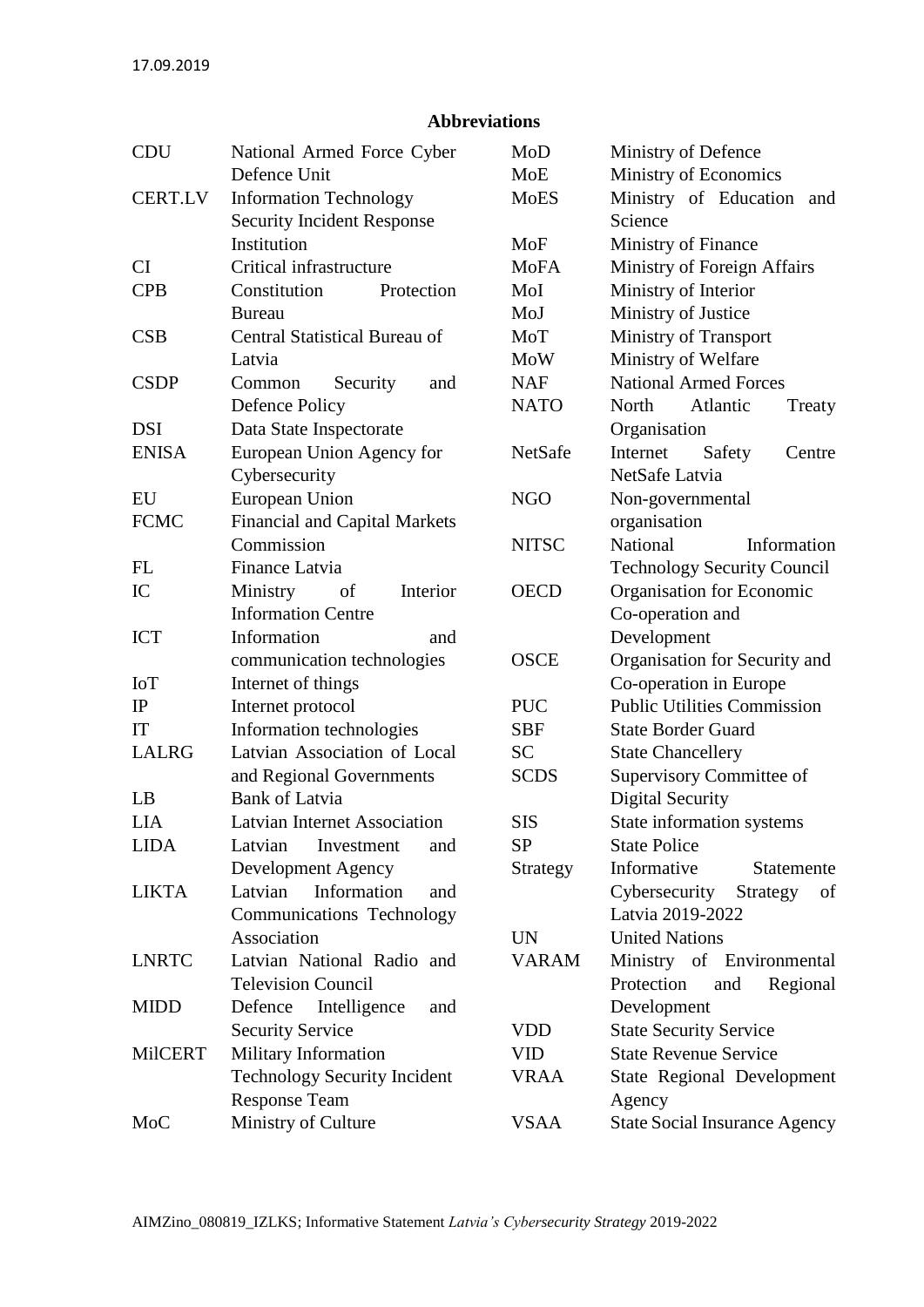#### **Introduction**

<span id="page-4-0"></span>Strategy describes national cybersecurity<sup>1</sup> context in Latvia, identifies future challenges and defines national cybersecurity policy course of action for the period up to 2022, providing continuity for key cybersecurity development initiatives implemented under Cybersecurity Strategy of Latvia 2014-2018<sup>2</sup>.

Cybersecurity is a part of comprehensive national defence framework. Given the impact of a cyber-attack on a state or society, cybersecurity has come to the fore of comprehensive national defence framework, which seeks to mobilise every citizen in defending the state against all types of threats, both military and non-military.

Change of Information and communication technologies (ICT) is accelerating at an unprecedented speed and exponential penetration rates both in Latvia and the world. Recent generation ICT tools provide convenient and instant real-time access to all kinds of information about events and trends in Latvia and elsewhere, facilitating communication and exchange of data, wire transactions and online banking, digital services, drafting, signing and sending of electronic documents and storing of information on digital platforms operated by smart devices and cloud computing technologies that have made everyday life a lot easier.

Latvia and the world are entering the age of digital society. New paradigms and approach to everyday functioning and interactions between society, businesses and public administration is replacing the existing structures. However, the enormous variety of opportunities accompanying the dawn of digital society are tainted by various risks, such as cyber attacks on users and hardware of ICT systems run by private and non-governmental actors, as well as government bodies. One of the preconditions of successful digital society is trust of people, businesses and government sector in ability of ICTs and digital solutions to ensure uninterrupted delivery of services and security of collected, processed or shared information.

Strategy has been drafted in accordance with the mandate described under the Article 11.2 of the Law on the Security of Information Technologies and measures envisaged by the National Sustainable Development Strategy, National Security Concept, National Defence Concept, European Union (EU) and North Atlantic Treaty Organisation (NATO) cybersecurity plans and guidelines of international organisations.

<sup>&</sup>lt;sup>1</sup> 'Cybersecurity is the collection of tools, policies, security concepts, security safeguards, guidelines, risk management approaches, actions, training, best practices, assurance and technologies that can be used to protect the cyber environment and organization and user's assets. Organization and user's assets include connected computing devices, personnel, infrastructure, applications, services, telecommunications systems, and the totality of transmitted and/or stored information in the cyber environment.' ITU-T X.1205

<sup>2</sup> Approved by Cabinet of Ministers Decision 40 of 21 January 2014

AIMZino\_080819\_IZLKS; Informative Statement *Latvia's Cybersecurity Strategy* 2019-2022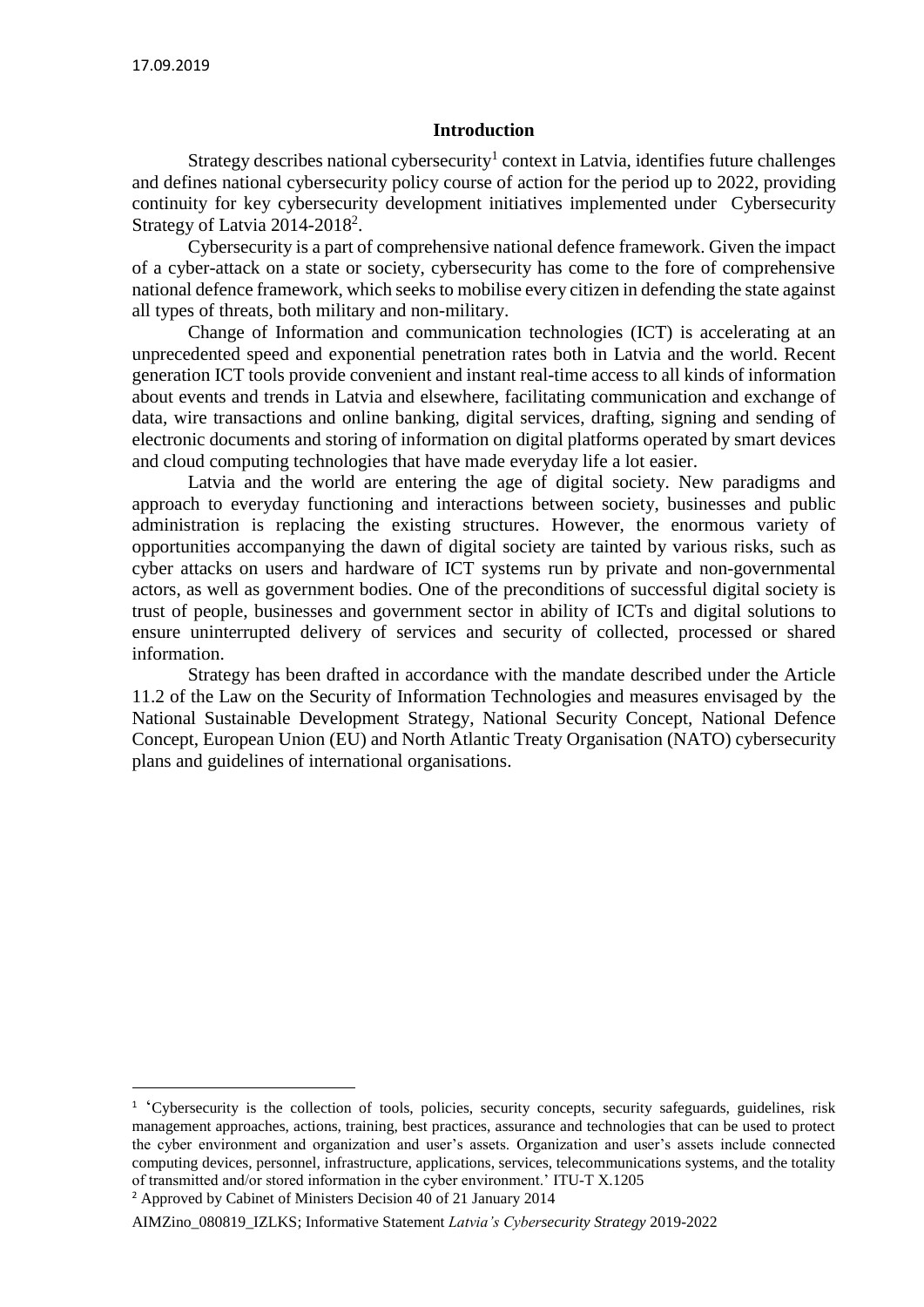## <span id="page-5-0"></span>**1. Vision, objectives, priorities and fundamental principles**

Cybersecurity policy aims to create a safe, open, free and reliable cyberspace. An environment where public and private sector can receive and provide vital services without safety, reliability or disruption concerns. A system that respects individual human rights in physical and virtual world.

Using opportunities offered by the digital world, Latvia can achieve economic growth and social prosperity while also reducing the general level of cybersecurity risks without placing unnecessary restrictions on use of technologies, exchange and flow of data. Access to and delivery of vital services must be ensured, critical infrastructure must be protected against disruptions and every person must be safeguarded against cybersecurity threats at all times, giving them as much concern as national security, human rights and fundamental values.

Key objectives of Cybersecurity Policy 2019-2022 include strengthening and development of cyber defence capabilities, enhanced resilience against cyber attacks and better public awareness on threats associated with cyberspace.

Specific targets of Cybersecurity Policy are designed around:

- more manageable cybersecurity risks
- development of national cyber defence capabilities
- security of ICT infrastructure, information systems and services
- better public awareness about cyber risks
- fight against cybercrime

Priorities for implementation of Cybersecurity Policy are defence, deterrence and development.

Defence requires development and boosting of capabilities, such as dedicated resources, perception and knowledge, required to protect the country against emerging cyber threats, efficiently respond to ICT security incidents and support ICT integrity and processes. Society, private and public sector actors need to keep enhancing their knowledge about cybersecurity and defence systems.

Deterrence requires detection, investigation and prosecution of digital offences, naming and penalising of offenders to prevent others from committing similar offences.

Development requires planned and regular upgrading and improvement of skills among various ICT user groups and greater focus on ICT security as a distinct security paradigm.

Key principles of cybersecurity:

- cybersecurity is not a separate concern, it is an integral part of national security – fundamental for the success of the modern state, society and economy
- promotion of cybersecurity through international cooperation with allies and partner countries is crucial for reaching the national cybersecurity objectives
- civic society, private, public and academic institutions must all be involved in coordination of cybersecurity
- cybersecurity measures must respect human rights
- early warning systems for preventing, investigating and stopping cyber attacks
- cybersecurity starts with individual responsibility for safe us of ICT

#### <span id="page-5-1"></span>**2. Management of cybersecurity**

#### <span id="page-5-2"></span>**2.1 Risk management**

Modern states and societies rely heavily on ICT. However, these systems are not entirely protected against possible attacks. ICT threats cannot be eliminated completely, but it is possible to reduce the risk of potential attack, and thus protect socio-economic and societal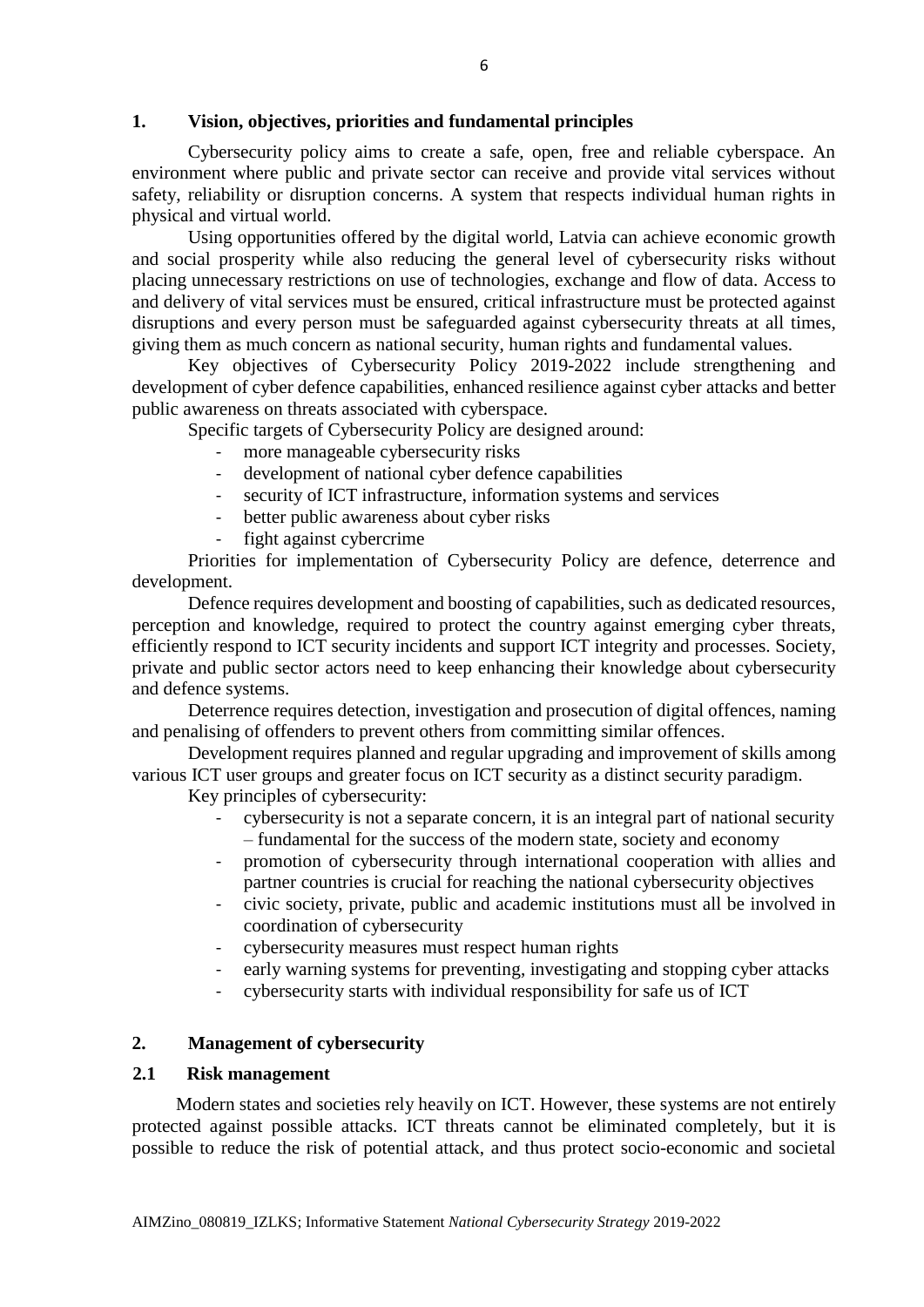development, avoid economic losses and maximise the benefits of the use of ICT in public and private sectors.

According to recommendations of the Organisation for Economic Cooperation and Development (OECD)<sup>3</sup>, all stakeholders responsible for managing cybersecurity risks must follow these four general principles:

- all stakeholders should understand digital security risk and how to manage it
- all stakeholders should take responsibility for the management of digital security risk
- all stakeholders should manage digital security risk in a transparent manner and consistently with human rights and fundamental values
- all stakeholders should cooperate, including across borders

Cybersecurity risk management is an integral part of the decision making process related to the planning and implementation of activities throughout their lifecycle. Cybersecurity risk management encompasses risk assessment and treatment, that is deciding which part of the risk should be taken, reduced, transferred or avoided (Figure 1). Stakeholders responsible for managing digital security risks may use the cybersecurity risk management framework described in the Strategy as a reference, fine tuning it to fit their in-house risk management system. Stakeholders may reduce risks by implementing security measures adequate and proportionate to the level of risk or consider innovations in the way these security measures are arranged, or activities are structured. They may also identify and develop necessary preparedness to achieve flexibility in terms of response to incidents and ensuring the uninterrupted flow of processes.

Planning/implementation darbību plānošana / darbība plānošana / darbība plānošana / darbība plānošana / darbība plānošana / darbība pl Risk assessment Risk treatment Take | Reduce | Transfer | Havoid  $\blacksquare$  $\mathbf{I}$ Security  $\begin{array}{c|c|c|c|c} \hline \end{array}$  Innovation Preparedness  $\begin{array}{c|c|c} \hline \end{array}$  End of activity measures $\blacksquare$ …………………<del>∳</del> ï

#### **Digital security risk management cycle**

Figure 1

Source: OECD recommendations 'Digital Security Risk Management for Economic and Social Prosperity', 2015

Strategy, which defines the key courses of action of cybersecurity policy and related activities, on the one hand, reinforces the four general principles of digital security risk management through the following courses of action: a) public awareness, education and

1

<sup>3</sup> OECD recommendations 'Digital Security Risk Management for Economic and Social Prosperity', 2015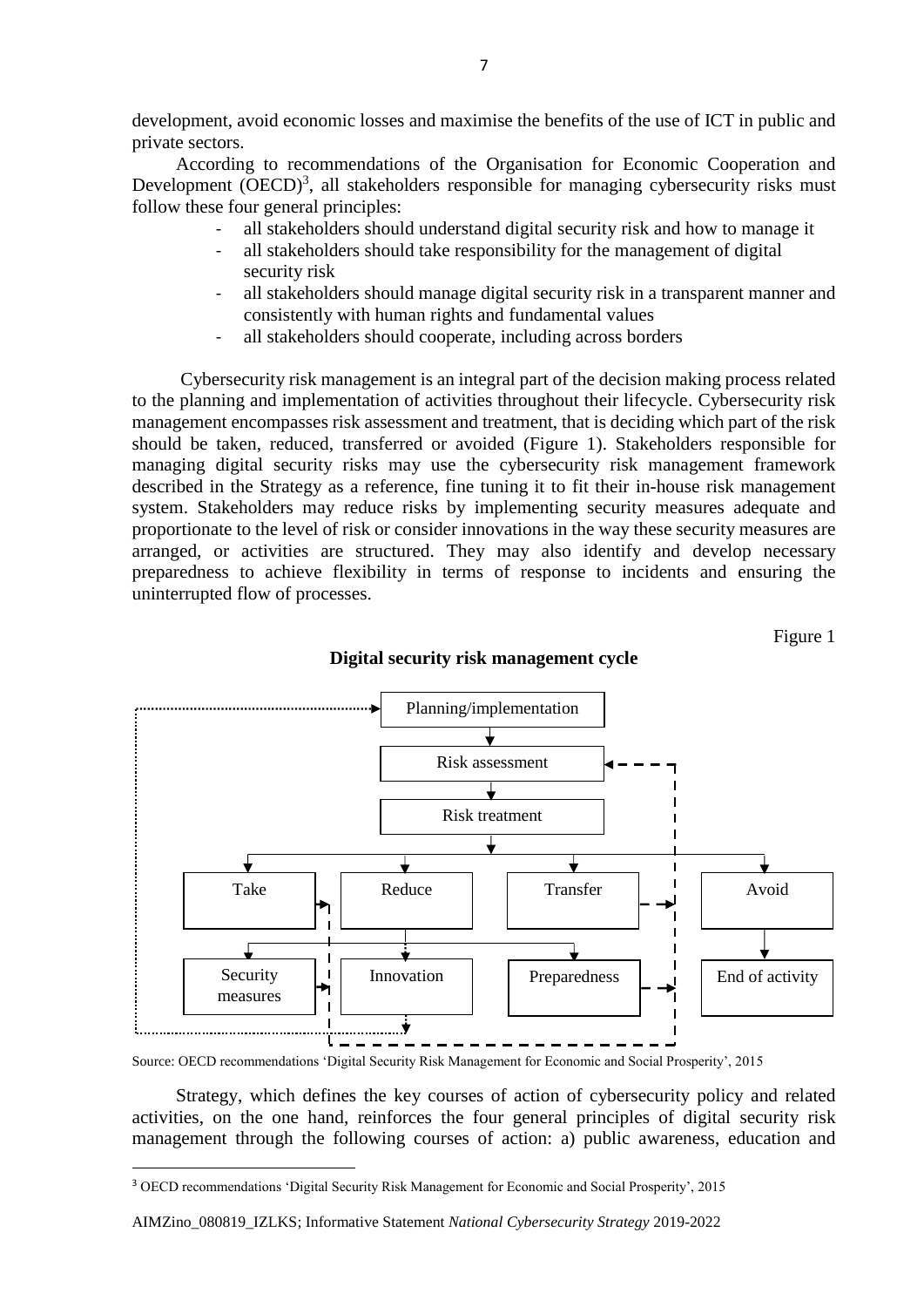research, b) international cooperation, while also reducing these risks through two other fundamental cybersecurity policy courses of action: a) promoting cybersecurity and reducing digital security risks, b) - strengthening the resilience of information and communication technologies, the provision of information and communication technology solutions and services critical to the society.

## <span id="page-7-0"></span>**2.2 Governance model, roles and responsibilities of stakeholders**

Latvia's cybersecurity governance model is semi-centralised. Managing authorities are responsible for planning of Cybersecurity Strategy and coordination of its activities, while practical introduction and implementation of various activities is delegated to individual bodies whose scope of competence covers these areas. National cybersecurity governance model builds upon horizontal cooperation, i.e., each public body responsible for specific activity, including cyber-related tasks, must directly cooperate with other government units and private sector players or cooperate with other partners in the National Information Technology Security Council<sup>4</sup> (NITSC) (see Figure 2).

NITSC has been created to implement the Law on the Security of Information Technologies, which identifies national digital security policy objectives and mandates NITSC to coordinate the development of cybersecurity policy, as well as plan and implement its activities. NITSC is the national body for government-private sector dialogue and cooperation on digital security. Council and its secretariat are maintained by Ministry of Defence (MoD).

Digital Security Supervisory Committee (DCSC) is a collegial body chaired by defence minister. Its responsibilities include oversight and adding of qualified and qualified high-level security trust service providers and their activities in the Register of Qualified Trust Service Providers. DCSC is a supervisory body, which acts and operates according to provisions of the Law on Electronic Identification of Natural Persons, notifies European Commission about electronic identity schemes, prepares legislative initiatives for additional supervision over qualified and qualified high-level security trust service providers and their services. It also lends its specific expertise to public and local government bodies.

Figure 2

## **Digital security governance model**



Here are the specific activities and fields of responsibility of government units and other stakeholders involved in governance of cybersecurity system:

1

<sup>4</sup> CoM Regulation 695 *By-laws of the Supervisory Committee of Digital Security* of 1 November 2016

AIMZino\_080819\_IZLKS; Informative Statement *National Cybersecurity Strategy* 2019-2022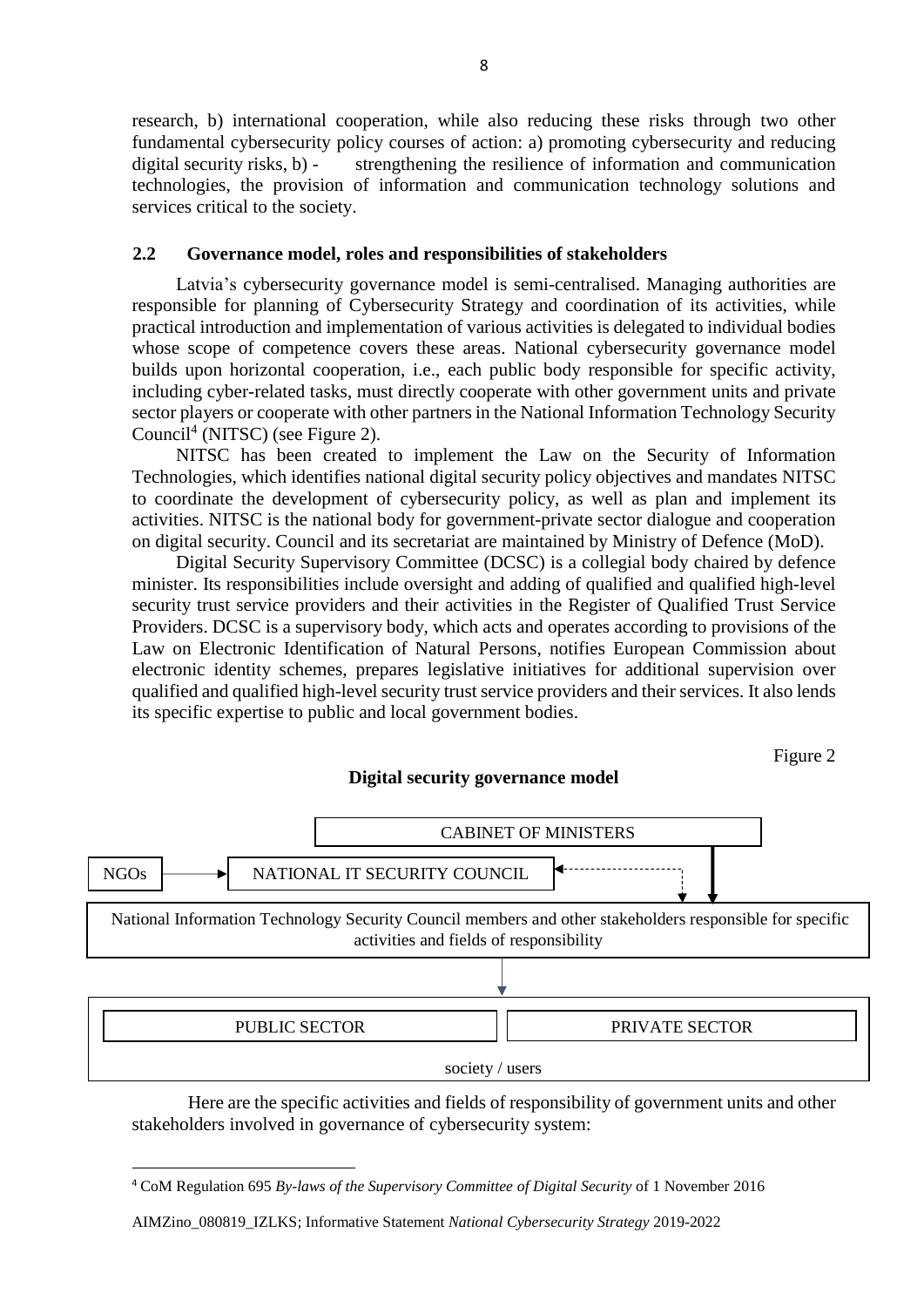- Ministry of Defence (MoD) oversees the adoption and delivery of information technology security and defence policy and contributes to international cooperation. National Cybersecurity Policy Coordination Section of the MoD Crisis Management Department is directly responsible for drafting and supporting implementation of the national cybersecurity policy.
- Ministry of Foreign Affairs (MoFA) coordinates international cooperation and Latvia's contribution to various international digital security initiatives.
- Data State Inspectorate (DSI) is responsible for data processing according to Regulation (EU) 2016/679 of 27 April 2016 on the protection of natural persons with regard to the processing of personal data and on the free movement of such data, and repealing Directive 95/46/EC and Personal Data Processing Law.
- Ministry of Economics (MoE) defines economic policy and enhances competitiveness and innovations.
- Financial and Capital Markets Commission (FCMC) regulates and supervises digital activities of financial and capital market players, Bank of Latvia (LB) facilitates the security and functioning of payment systems at all times, financial institutions ensure the security and integrity of their digital services throughout the sector.
- Ministry of Interior (MoI) and State Police (SP) are responsible for policies on how to fight crime, ensure public order and safety, protects the rights and legitimate interests of individuals. Information Centre of the Ministry of Interior (IC) maintains the ICT infrastructure for law enforcement information systems.
- Information Technology Security Incident Response Institution CERT.LV monitors and analyses the cyberspace, responds to incidents and coordinates prevention, conducts research, education and training activities, checks compliance with provisions of the Law on the Security of Information Technologies. CERT.LV provides its expertise to national and international public bodies and local authorities, undertakings and natural persons.
- Ministry of Education and Science (MoES) enhances public knowledge and awareness about scientific, technological, engineering and mathematical developments that form the knowledge base on cyberspace at all levels of education. It also contributes to higher research capacity of universities through national and EU Structural Fund (European Regional Development Fund, European Social Fund) investments into development and boosting of research infrastructure, including human capital.
- Ministry of Welfare (MoW) develops and implements labour, social protection, family and children, equal opportunities for persons with disabilities and gender equality policy.
- Internet Safety Centre NetSafe Latvia operates under Latvian Internet Association (supported by MoD) educating the society about online risks and threats and promoting safer use of internet and safe online content.
- Military Information Technology Security Incident Response Team (MilCERT) monitors information and communication technologies operated by MoD and its units, including National Armed Forces (NAF). MilCERT detects, analyses and coordinates response to actual and potential IT security incidents in the sector. MilCERT conducts stress testing of military information systems and electronic communication networks. MilCERT supports and consults defence sector staff on cybersecurity of their institutions.
- NAF and National Guard Cyber Defence Unit (CDU) supports response to IT security incidents and their impact on cyberspace in case of crisis or threats.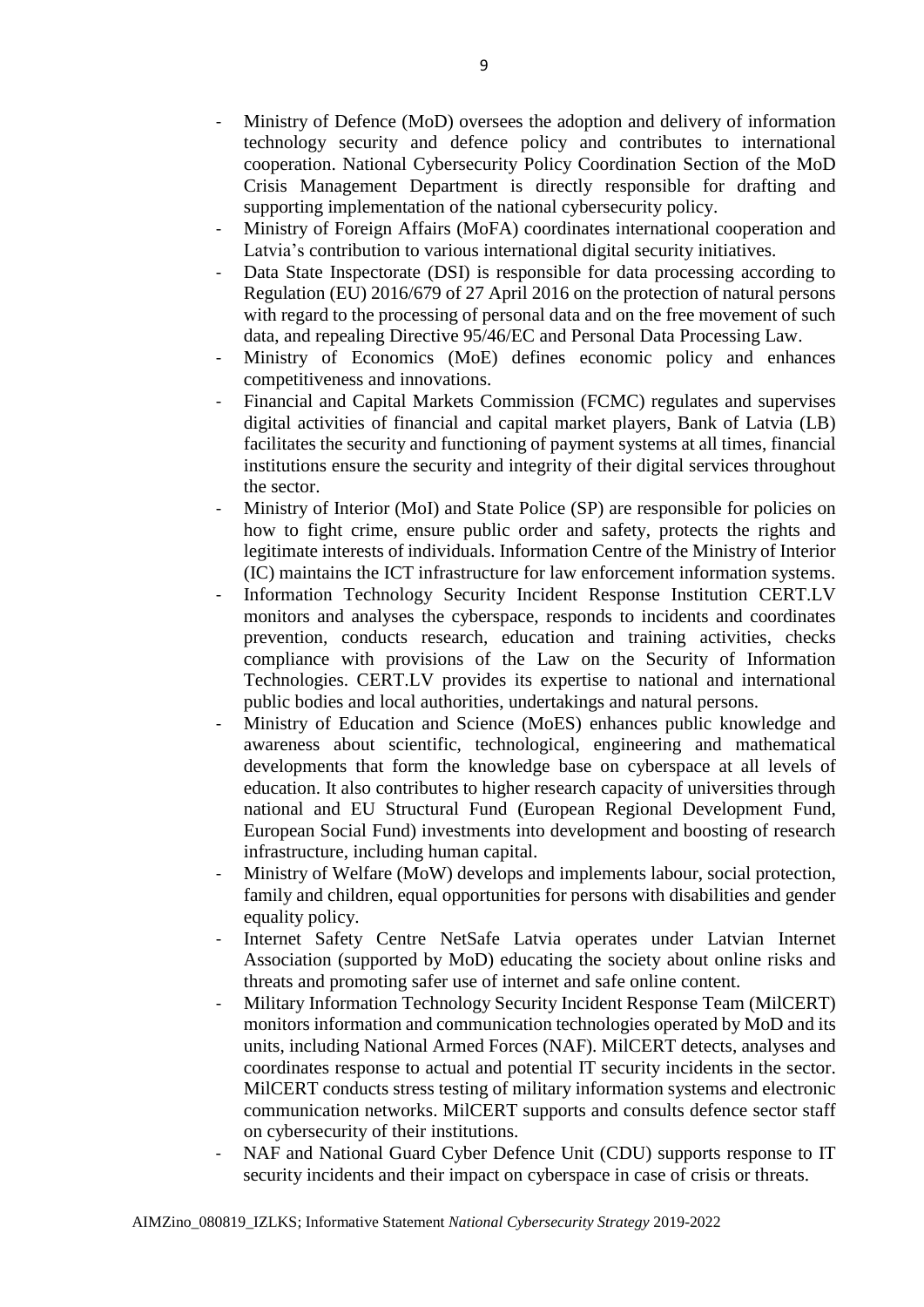- Non-governmental organisations support, consult and cooperate with NITSC on the content and implementation of cybersecurity policy.
- Ministry of Transport (MoT) develops the policy in the field of electronic communication networks and infrastructure.
- Constitution Protection Bureau (CPB) protects critical IT infrastructure.
- Ministry of Justice (MoJ) develops, manages and coordinates personal data protection policy.
- Latvian State Radio and Television Centre (LVRTC) is a provider of reliable certification services, i.e., it offers infrastructure for delivery of trust and authentication services.
- State Security Service (VDD) ensures internal security of Latvia and its population.
- Ministry of Environmental Protection and Regional Development (VARAM) governs national ICT systems and coordinates delivery of e-governance services, whereas State Regional Development Agency (VRAA) maintains and develops integrated national ICT resources.

All government and local institutions, owners or legal operators of critical IT infrastructure are required to comply with provisions of the Cabinet of Ministers Regulation 442 *Procedures for the Ensuring Conformity of Information and Communication Technologies Systems to Minimum Security Requirements*of 28 July 2015.

#### <span id="page-9-0"></span>**3. Analysis**

**.** 

#### <span id="page-9-1"></span>**3.1 Description of situation**

By integrating measures for strengthening the national cybersecurity implemented by line ministries and their units, Latvia must continue to deliver consolidated cybersecurity policy where specific courses of action are designed around medium-term actions, tasks and objectives that allow reducing the likelihood of cyber threats causing interruptions in operation of information systems, risk of penetration or possible consequences of cyber attacks. Better cybersecurity at the national level is a strategic priority also due to international commitments. Considering EU Digital Single Market Strategy 2020, our geographic location and commitments to NATO, Latvia is also responsible for creating fair, safe and reliable solutions that citizen of the EU can use to fully benefit from the opportunities provided by the single digital market, as well as implementation of the EU Network and Information Security Directive<sup>5</sup>, which aims to harmonise and reinforce cyber capabilities of EU member states.

Europol's European Cybercrime Centre has estimated that availability of ICT solutions and digital technologies has resulted in an unprecedented spike in cybercrime, with losses to EU and the rest of the world peaking at around 265 billion euro and 900 billion euro a year respectively. Study 'The cost of incidents affecting critical information infrastructures', conducted by the European Union Agency for Cybersecurity (ENISA) in 2016, shows that finance, ICT and energy sectors appear to have the highest incident costs, whereas the 2018 Annual Cybersecurity Report: Impacts on Government identifies a dangerous global trend: surge in cybercrime involving uploading of phishing software, ransomware and malware to devices of government units to extract data and compromise the integrity of these systems.

Many countries are concerned about the impact of foreign electoral interventions that use various social media tools on national security. Election security coordination task force is

<sup>5</sup> Directive (EU) 2016/1148 of the European Parliament and of the Council of 6 July 2016 concerning measures for a high common level of security of network and information systems across the Union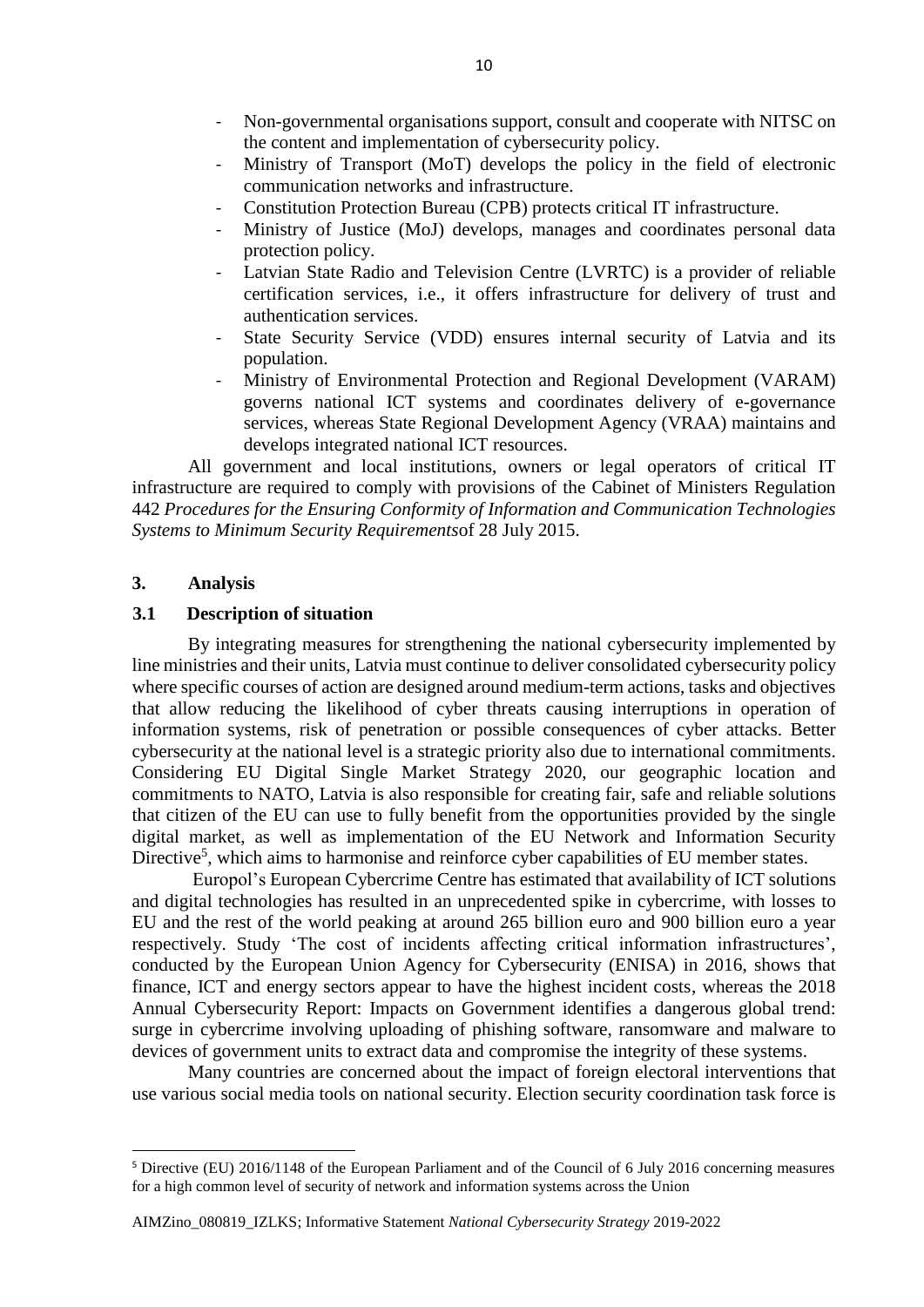a way to coordinate community response to potential attacks on information space during the elections.

Cyberspace of Latvia continues to be the subject of various kinds of intense attacks: phishing, ransomware and malware campaigns, attempts to break into systems, networks and webpages, DoS attacks on critical information systems, e-mail scams and social engineering campaigns. The aim of these attacks is to collect personal or individual authentication data, discredit a company or organisation and commit crimes against them. Although Latvia has built a well-balanced and structured cybersecurity framework, which is based on the Cybersecurity Strategy of Latvia 2014-2018<sup>6</sup>, a previous edition of this strategy, Law on the Security of Information Technologies and IT security incident response institutions (CERT.LV and MilCERT), national IT security needs constant upgrades to ensure that Latvia is able to predict and prevent cyber attacks even when key features of these cyber attacks are unknown, as well as mitigating the consequences of such incursions.

ICT and digital products are significant for Latvia's society, economy and government. According to 2017 data of the Central Statistical Bureau of Latvia, almost 84% of Latvians had access to internet and 78.5% of population aged 16–74 used internet on regular basis (at least once a week). In 2018, Digital Economy and Society Index (DESI) showed that 75.3% of Latvia's residents regularly use internet banking (have logged into their internet banking accounts at least six times in the past six months) and 99% of all bank transactions in Latvia are done using wire transfer. 70.2% of internet users use mobile devices to view online content when not at home or in the office. 55% of residents use online platforms to buy necessary products or services and the number of small and medium enterprises trading online is steadily growing, so as the turnover of e-commerce. 77% of population prefer to use e-governance platforms for formal communication with public bodies, while undertakings have access to wide range of business-related e-governance services. Public services and governance processes are actively digitised on all levels. For example, E-health is the new healthcare information platform. Official e-mail addresses for government employees became mandatory as of 1 June 2018.

This confirms the emergence of digital society in Latvia, a community where ICT solutions and digital technologies are being used to multiply well-being, economic activities and growth. Although digital transformation boosts the connectivity and access to services and products on a community level, it also creates 'fertile ground' for attacks on ICT and digital systems.

A wide spectrum of cyber attacks is being directed at Latvia. Considering the geopolitical changes that emerged in 2014, and their global implications, government ICT systems need to be protected against increasing threats. IT incident response institution CERT.LV has been recording an increasing intensity of attacks deploying encryption ransomware against government systems or critical information infrastructure since 2017. The whole world watched and gasped at the *WannaCry* and *NotPetya* cyber attacks in May and June of 2017. It must, however, be noted that number of those affected by attack in Latvia was rather small, none of them were either in public sector or critical infrastructure.

Monitoring of cyberspace has revealed regular attempts to hack information systems and webpages, e-mail scamming to extract personal and authentication data and attempts to plant malware in information systems. Often, data leaks and system break-ins occur due to poorly configured user data system safety and lack of understanding about which ICT systems and digital technologies are safe to use. The total of 203,455 IP addresses had security problems

 $\overline{a}$ 

<sup>6</sup> On 29 march 2016, CoM discussed the Information Note 'Progress with delivery of *National Cybersecurity Strategy 2014-2018* Action Plan' (Minutes 15, Paragraph 34). According to *National Cybersecurity Strategy of Latvia 2014-2018 ,* MoD, together with all responsible line ministries and NITSC, must prepare an information note on the final evaluation of the Strategy Action Plan delivery by 1 June 2019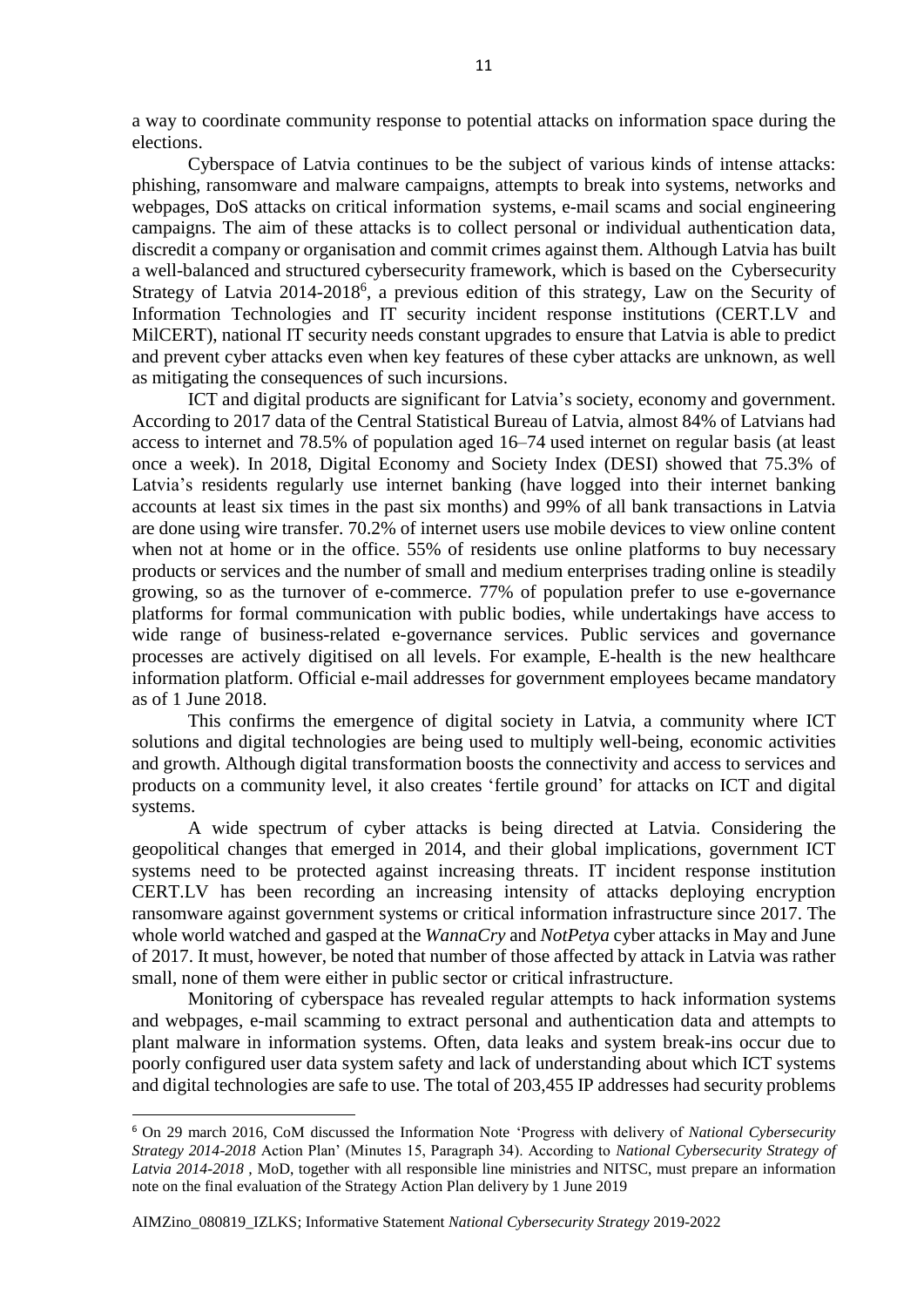identified in the fourth quarter of 2018. Of these, 131,394 had configuration weaknesses which could potentially be used by hackers to break in. Malicious code and attempts to hack information systems by exploiting vulnerabilities of user data systems to hijack and abuse them using botnets were the most common types of attacks.

## <span id="page-11-0"></span>**3.2 Challenges**

**.** 

Digital environment keeps offering new, broader and much more integrated business and social networking opportunities, making it an attractive target for cyber criminals, foreign spies and agents of influence. On 4 October 2018, Dutch government announced that it had successfully prevented a cyber attack on Organisation for the Prevention of Chemical Weapons (OPCW) in April of 2018. This only shows that anyone, regardless of their field of activity or place of business, can become a target of state-sponsored cyber attack. This means that cybersecurity must be closely integrated into comprehensive national defence where state and local authorities, public sector and each individual have specific responsibilities that are crucial for achieving common security objectives.

Number and prevalence of cybercrime will continue to grow as digital environment keeps expanding. There are two major types of cybercrime: offences committed using or against ICT devices and use of ICT to commit a bigger offence. Considering that terrorist organisations now have wider access to diverse range of tools, it is highly possible that cyberspace and connected devices will become more popular among offenders. Dark Net, Internet's virtual underbelly offering full anonymity, will continue to be the main platform for illegal activity, including acquisition of malware and other cyber weapons. Such 'demand' will increase the 'supply' from the hackers.

Internet of Things<sup>7</sup> (IoT) is also one of the key future challenges. Growing data transmission capacity will generate technologies that allow integrating home electronics easier. IoT will become more widespread. Number of sensors and appliances linked through IoT will become a big security challenge. According to forecasts, real-time/online remotely-operated appliances will soon become a staple in most homes and businesses. Large amounts of *big data* will be generated and collected from these IoT devices.

After a leap several years ago, cloud computing and applications will definitely continue to advance and become more popular. Development of cloud computing technologies requires adoption of adequate security policies (Course of Action 1, Activity 1), which has always been the weak point of cloud computing.

Mobile phones are no longer just communication devices. If a phone is hacked, other connected devices come under risk – collective security is as strong as its weakest link, or device. Better cybersecurity at the institutional level should consider vulnerability of mobile phones and smart devices when used inside government institutions. This should protect inhouse ICT systems from potential viruses (Course of Action 1, Activity 2).

As national economy continues to grow, Latvia is facing an ever increasing need for qualified professionals in various fields, especially the ICT. This is not a unique challenge faced only by Latvia. It is a common problem around the world. Shortage of skilled labour leads to unhealthy human resource rivalry between ICT companies. Compared to public sector, ICT employees are paid disproportionately more. This leads to inability of public bodies to find good ICT specialists and diminishes public sector's capacity to maintain and develop its ICT resources in sufficient fashion (Course of Action 1, Activity 4).

<sup>&</sup>lt;sup>7</sup> Internet of Things in the context of the Strategy means network of physical objects that are embedded with sensors and software for the purpose of connecting with other devices over the Internet.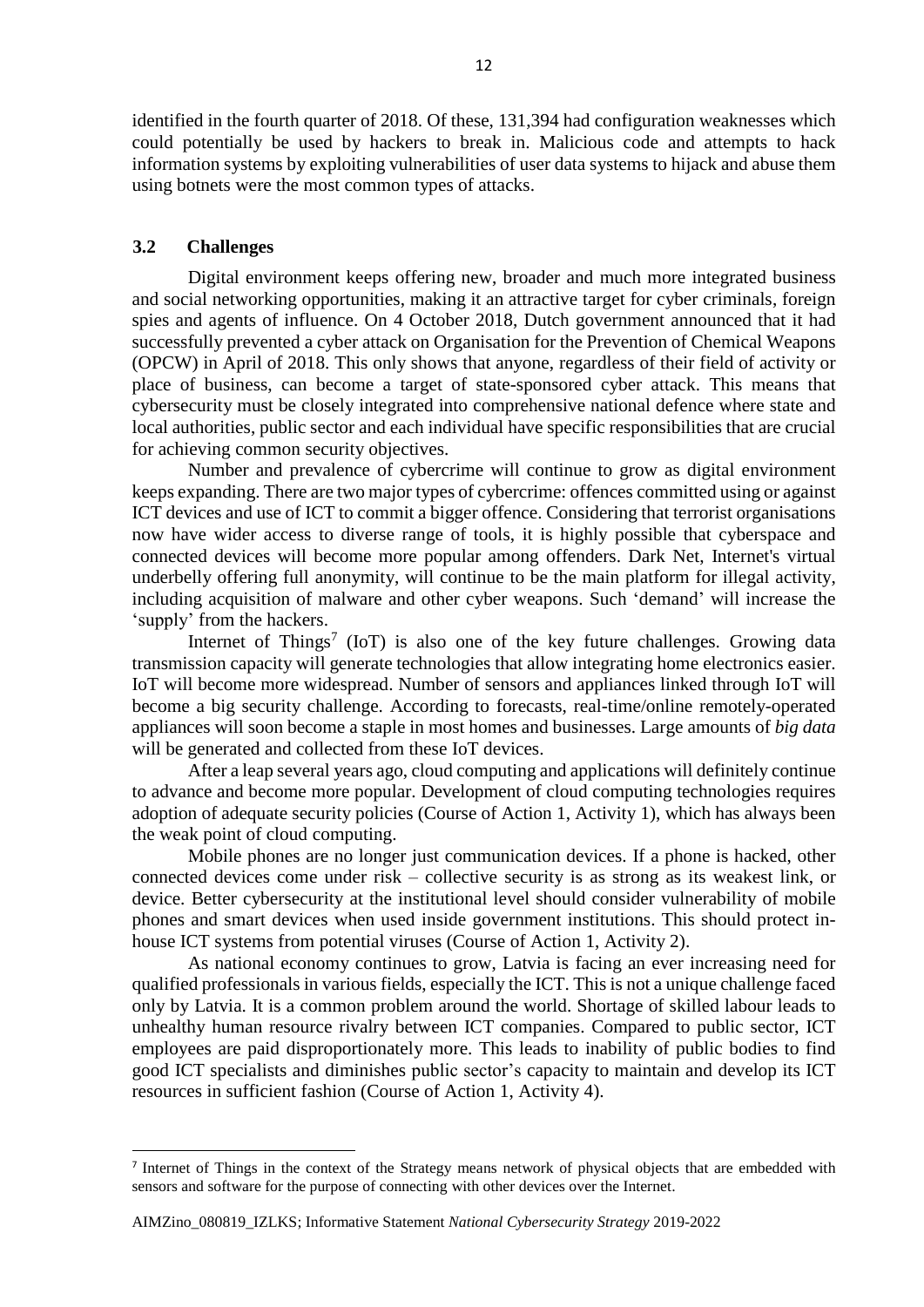Wider use of ICT creates more threats, which need to be managed. In doing so, balancing between efficient governance and privacy will be required to avoid creating obstacles to innovation, development and streamlining.

## <span id="page-12-0"></span>**4. National Cybersecurity Policy courses of action**

National Cybersecurity Policy 2022 courses of action need to be coherent with national policies and other planning documents relevant to the long-term cybersecurity policy objectives. Coherence is important for consistent cybersecurity policy development. However, to simplify the monitoring of decisions, the Strategy does not include targets defined in other documents approved by the Cabinet of Ministers.

Here are the national-level documents relevant to the long-term cybersecurity policy objectives:

- National Sustainable Development Strategy *Latvia 2030*
- National Security Concept
- National Defence Concept
- Information Society Development Guidelines 2014–2020
- Electronic Communications Sector Policy Plan 2018–2020
- National Armed Force Cyber Defence Unit Concept (2013)
- Informative Statement *Development of comprehensive national defence system in Latvia* (2018)

Moreover, Article 7 of the EU Network and Information Security Directive defines seven issues that member states need to address in their national strategies on the security of network and information systems. Various chapters of Latvia's strategy for 2022 address the issues listed in the Directive, and thus Latvia complies with the requirements of the Directive.

In 2013, EU adopted *EU Cybersecurity Strategy*, which is built around 5 priorities:

- increasing cyber resilience
- drastically reducing cybercrime
- developing EU cyber defence policy and capabilities related to the Common Security and Defence Policy (CSDP)
- developing the industrial and technological resources for cybersecurity
- establishing a coherent international cyberspace policy for the EU and promote core EU values

Considering EU-level priorities and objectives identified in national policies and other planning documents, Strategy for 2022 focuses on the following five key courses of action:

- 1) promoting cybersecurity, reduction digital security risks
- 2) ICT resilience<sup>8</sup>, stronger ICT solutions and services critical to the society
- 3) public awareness, education and research
- 4) international cooperation

**.** 

5) cyberspace and law, combating cybercrime

More detailed description of above axis is provided in the subsections of this Chapter. Information on each course of action contains activities, deadlines, managing<sup>9</sup> and responsible authorities, estimated costs and expected outcomes, which contribute to the vision and objectives of the Strategy. Considering that cyber offences are a complex and fickle type of crime, expected outcomes serve as a broader frame of reference and a more generalised metric.

<sup>&</sup>lt;sup>8</sup> ICT resilience in the context of the Strategy means the capacity of ICT systems to absorb, recover from and adjust to various external shocks, for example, cyber attacks or natural disasters.

<sup>9</sup> When table indicates that there are several 'managing authorities', tasks and responsibilities of each institution are decided by involved institutions themselves, including the securing of required funding.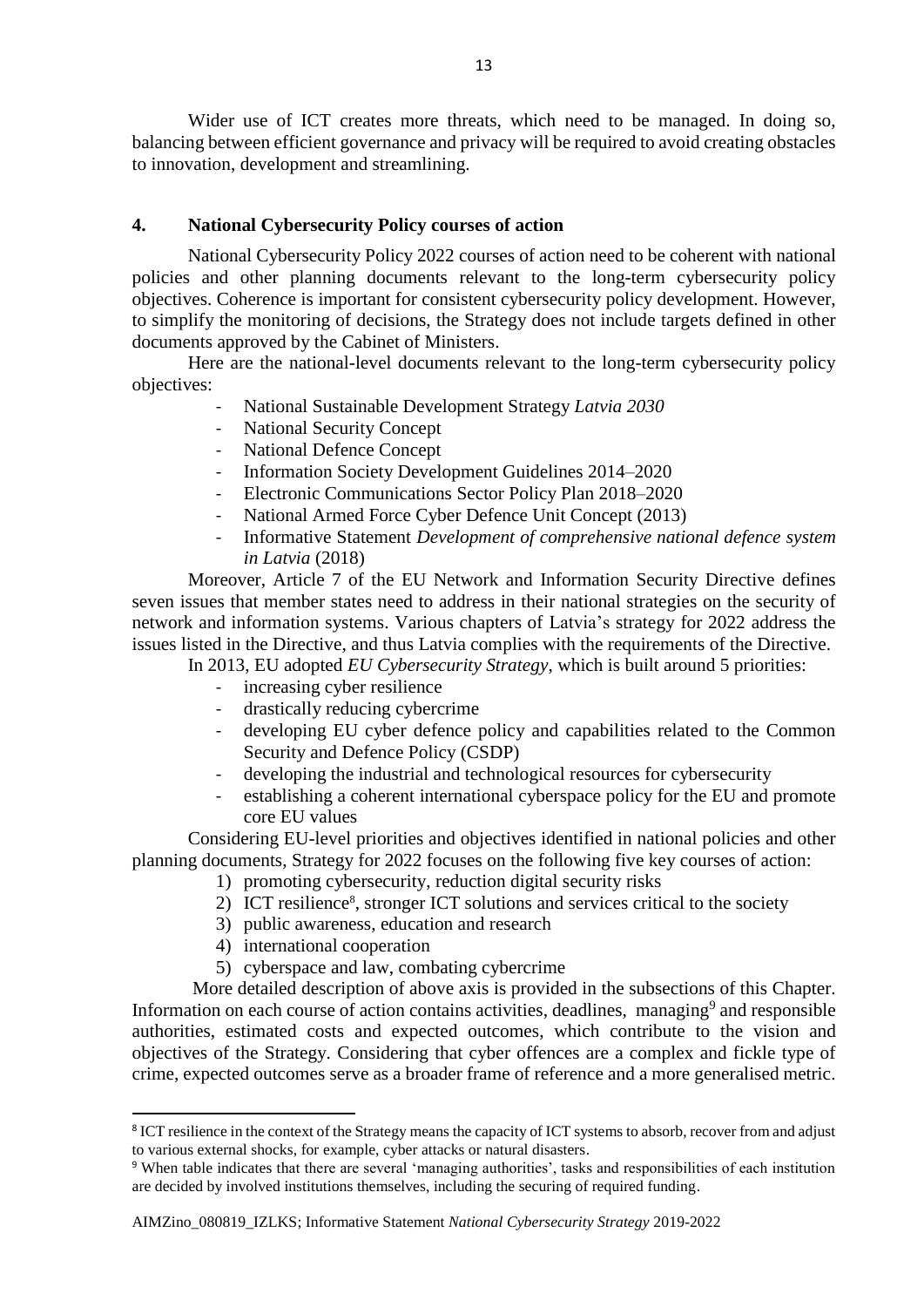Priorities of each courses of action, which contain information for official use only, are described in the Annex of the Strategy (information for official use only).

Managing and responsible authorities continue to deliver regular activities started under the previous period's strategy. Moreover, activities identified in the Strategy do not preclude stakeholders from engaging in other activities not covered by the Strategy.

#### <span id="page-13-0"></span>**4.1 Course of Action 1: Promoting cybersecurity, reducing digital security risks**

Latvia aims to create a comprehensive national defence system delivered in close cooperation between the public sector, private sector and the whole society. These actors jointly strengthen the security and defence of cyberspace. This also includes protection of critical IT infrastructure. Greater cyber resilience of Latvia means that public administration and private sector must both develop capabilities for detecting illicit activities and responding to them in an efficient manner based on shared public and private sector understanding of threats and risks in cyberspace. State must provide sufficient technical and human resources for preventing or minimising impact of any hostile acts. Shared understanding and coordinated response to crisis can be developed through joint crisis management training for national security agencies, government bodies and private sector (Activity 1.5).

Adoption of EU Network and Information Security Directive in July of 2016 was a major step towards better cybersecurity across the Union. It is the first piece of EU-wide legislation on cybersecurity. It aims to boost the cyber defence capabilities and cooperation between the member states. Companies working in strategic sectors are required to put adequate security measures in place and report major cybersecurity incidents to national IT security incident response institution. Moreover, in July 2016, NATO recognised cyberspace as a domain of operations in which NATO must defend itself as effectively as it does in the air, on land and at sea. At the Brussels Summit in 2018, Allies agreed to set up a new Cyberspace Operations Centre as part of NATO's strengthened Command Structure. As a member of NATO and the EU, Latvia is an active participant of joint cyber defence capability development and training efforts.

Governments continue to develop cyber defence and also cyber attack capabilities within the permitted international framework. Latvia will focus its current Strategy activities on development of defence capabilities, which may also require development or upgrading of cyber attack capabilities through national and multinational programmes.

Strategy activities implemented by state and local government institutions will continue to improve access to public services provided on electronic platforms, or e-services, which will significantly boost the efficiency of cooperation between state and local authorities, community and private sector. In addition to these initiatives, Latvia will also have to develop common criteria for authentication systems controlling access to specific e-services (Activity 1.3).

Table 1

#### <span id="page-13-1"></span>**Course of Action 1: Promoting cybersecurity, reducing digital security risks**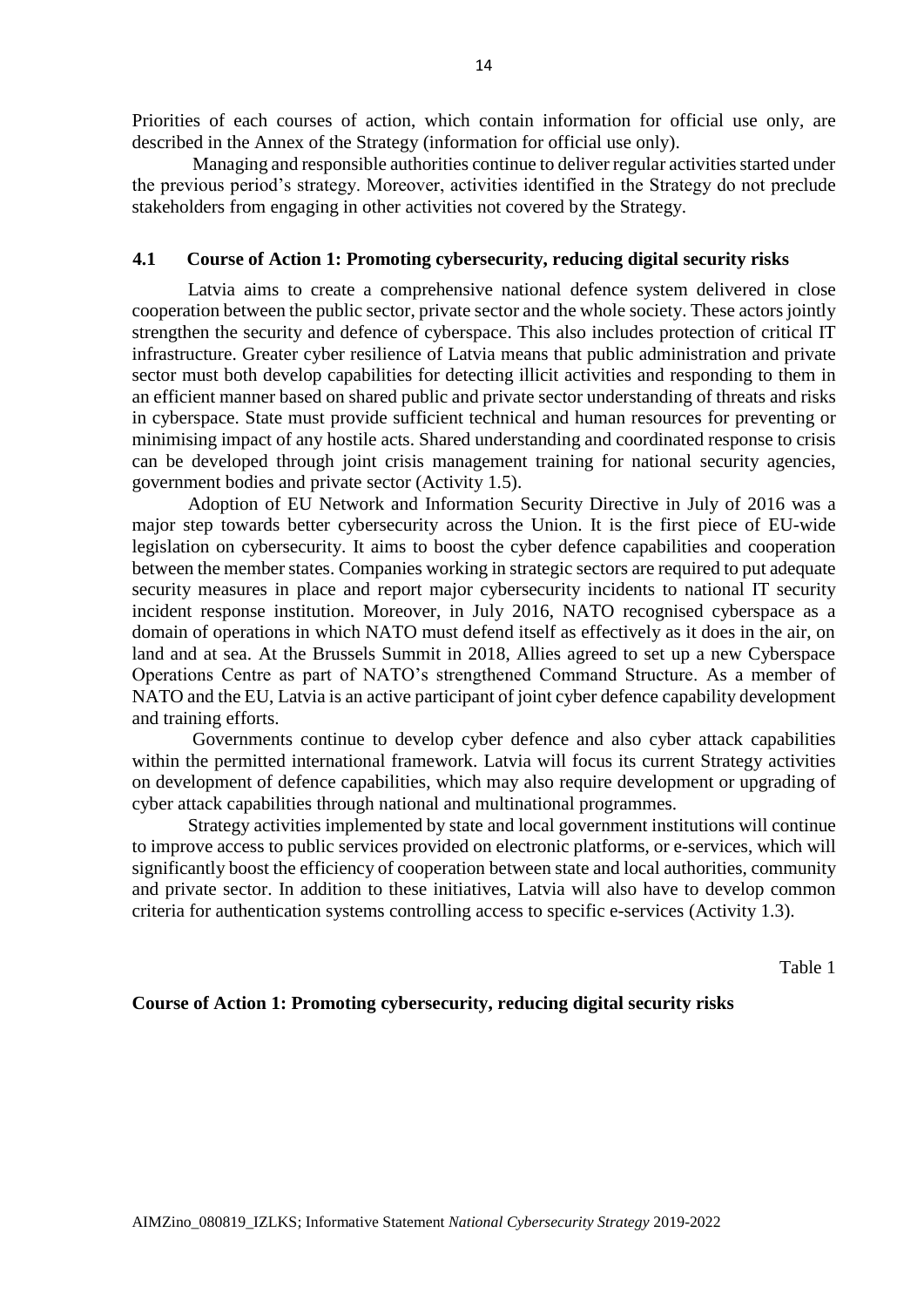| No. | <b>Activity</b>                                                                                                                                                                                                                     | <b>Time</b>            | <b>Responsible</b>                                 | $Co-$                    | <b>Costs</b>                                                                                                                                                                                                                                                                                                                                                                                                            | <b>Expected</b>                                       |
|-----|-------------------------------------------------------------------------------------------------------------------------------------------------------------------------------------------------------------------------------------|------------------------|----------------------------------------------------|--------------------------|-------------------------------------------------------------------------------------------------------------------------------------------------------------------------------------------------------------------------------------------------------------------------------------------------------------------------------------------------------------------------------------------------------------------------|-------------------------------------------------------|
|     |                                                                                                                                                                                                                                     |                        | authority <sup>10</sup>                            | responsible<br>authority | (indicative),<br>funding<br>sources                                                                                                                                                                                                                                                                                                                                                                                     | outcomes and<br>indicators (if<br>applicable)         |
| 1.1 | Define<br>security<br>requirements<br>and<br>guidance on use of cloud<br>computing services by<br>state and local authorities                                                                                                       | Q4<br>2020             | VARAM,<br>MoD,<br>national<br>security<br>agencies | LALRG                    | CERT.LV, From annual<br>appropriations<br>determined by<br><b>National</b><br><b>Budget Law</b>                                                                                                                                                                                                                                                                                                                         | Formal<br>requirements for<br>use of cloud<br>servers |
| 1.2 | Analyse<br>and<br>apply<br>necessary restrictions on<br>use of mobile and smart<br>devices or network access<br>inside<br>government<br>buildings and when using<br>information<br>systems<br>maintained<br>by<br>an<br>institution | Q4<br>2020             | All<br>government<br>institutions                  |                          | From annual<br>appropriations<br>determined by<br>National<br>Budget Law. If<br>possible,<br>municipalities<br>and their units<br>shall earmark<br>activity funding<br>during the<br>municipal and<br>agency budget<br>planning<br>process.                                                                                                                                                                             | Analysis and<br>formal<br>restrictions                |
| 1.3 | Develop<br>recommendations<br>and<br>criteria for authentication<br>systems (eID, I-banking<br>account)<br>controlling<br>institution's<br>access<br>to<br>information resources                                                    | Q <sub>4</sub><br>2019 | MoD,<br><b>VARAM</b>                               |                          | From annual<br>appropriations<br>determined by<br>National<br>Budget Law. If<br>possible,<br>municipalities<br>and their units<br>shall earmark<br>activity funding<br>during the<br>municipal and<br>agency budget<br>planning<br>process, as<br>stipulated by<br>Cabinet of<br><b>Ministers</b><br><b>Regulation 442</b><br>of 28 July 2015<br>'Procedures for<br>the Ensuring<br>Conformity of<br>Information<br>and | Formal<br>recommendations<br>and approved<br>criteria |

**<sup>.</sup>** <sup>10</sup> When table indicates that there are several 'responsible authorities', tasks and responsibilities of each institution are decided by involved institutions themselves, including the securing of required funding. This means that amounts earmarked for activities of each institution are indicative.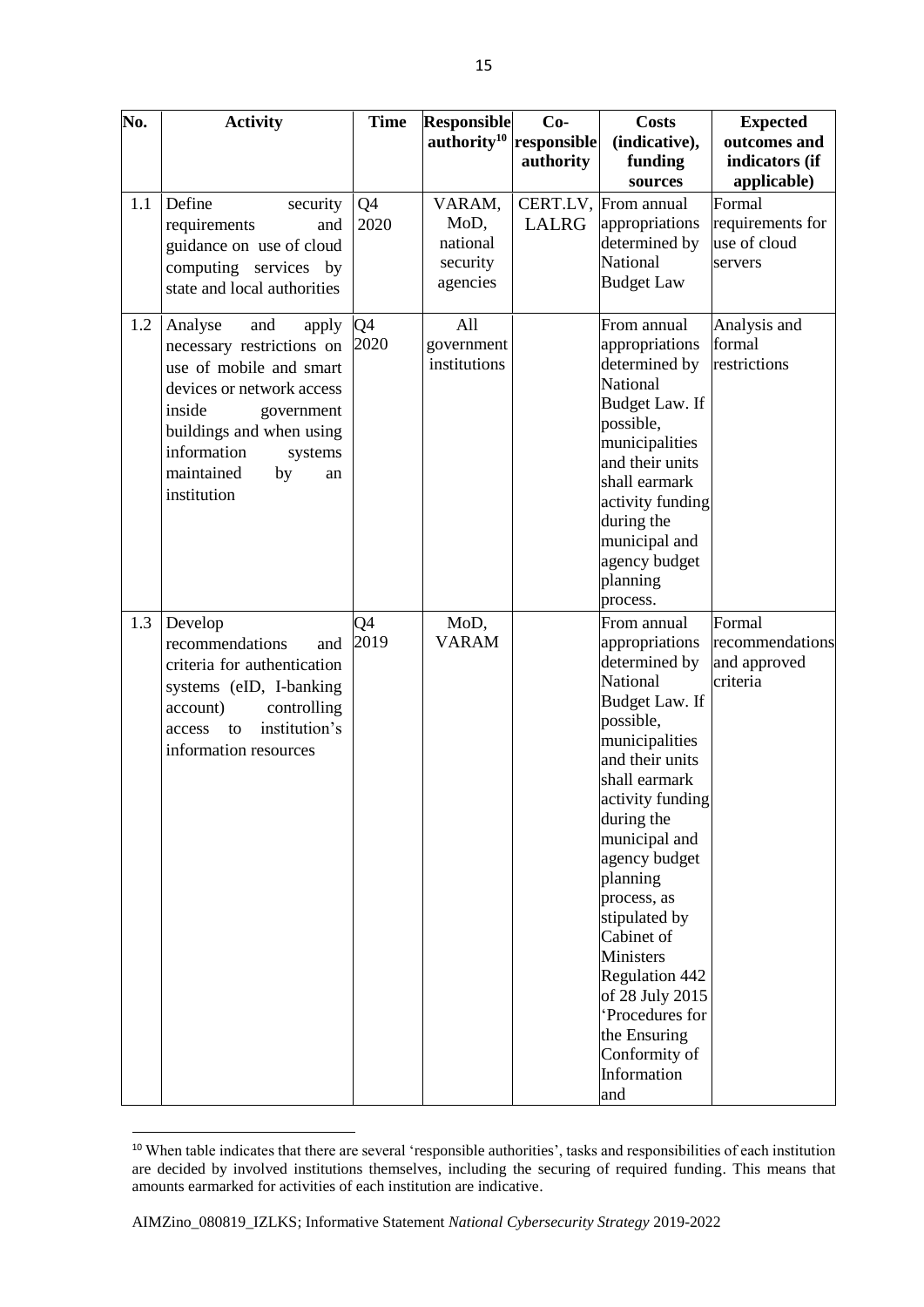| No. | <b>Activity</b>                                                                                                                                                             | <b>Time</b> | <b>Responsible</b>     | $Co-$                                                                                | <b>Costs</b>                                                                               | <b>Expected</b>                                                                  |
|-----|-----------------------------------------------------------------------------------------------------------------------------------------------------------------------------|-------------|------------------------|--------------------------------------------------------------------------------------|--------------------------------------------------------------------------------------------|----------------------------------------------------------------------------------|
|     |                                                                                                                                                                             |             |                        | $\mathbf{authority}^{10}$ responsible<br>authority                                   | (indicative),<br>funding<br>sources                                                        | outcomes and<br>indicators (if<br>applicable)                                    |
|     |                                                                                                                                                                             |             |                        |                                                                                      | Communication<br>Technologies<br>Systems to<br>Minimum<br>Security<br>Requirements'.       |                                                                                  |
| 1.4 | and<br>develop<br>Analyse<br>recommendations on how<br><b>IT</b><br>attract<br>more<br>to<br>specialists to public and<br>local authorities                                 | Q4<br>2019  | SC,<br><b>VARAM</b>    |                                                                                      | From annual<br>appropriations<br>determined by<br>National<br><b>Budget Law</b>            | Analysis on how<br>to attract more IT<br>specialists to<br>public sector jobs    |
| 1.5 | Hold<br>biannual<br>cybersecurity-themed<br>crisis<br>management<br>(tabletop)<br>training<br>to<br>enhance coordination and<br>shared understanding on<br>crisis response. | Regularly   | MoD,<br><b>CERT.LV</b> | local<br>authorities<br>and<br>corporate<br>stakeholders<br>mentioned<br>in scenario | Public and From annual<br>appropriations<br>determined by<br>National<br><b>Budget Law</b> | Better shared<br>understanding<br>and coordination<br>in response to a<br>crisis |

## <span id="page-15-0"></span>**4.2 Course of Action 2: - strengthening the resilience of information and communication technologies, the provision of information and communication technology solutions and services critical to the society**

Government's reliance on ICT and e-services requires constant attention. All systems must have backup for cases when ICT infrastructure is experiencing problems and e-services are either down or disrupted.

ICT infrastructure must be protected against threats. Critical data should be stored and processed by secure data centres. Some copies of critical data may also be stored outside Latvia if necessary. Information systems supporting state, local and critical services should be designed and operated on the basis of security risk assessments, budget allocation and risk control measures (Activity 2.3). Government must similarly provide crisis and conflict protection of information and cyber systems by implementing active and proactive security measures that safeguard population against external influence and protect stability of government (Activity 2.2).

Law on the Security of Information Technologies and relevant Cabinet of Ministers regulations establish minimum security standards that all government institutions, local authorities, providers of public electronic communications services and critical ICT infrastructure operators must meet. This would be the first step towards a safer and more reliable cyber domain where state and private actors can continuously provide and receive vital services in a safe, reliable and sustainable fashion.

By involving bigger part of society in boosting security of digital systems and services, Latvia can significantly enhance the resilience of government information resources. Following the principles described in National Defence Concept, it is necessary to develop regulations on responsible security vulnerability disclosure, which are important for ICT security, addressing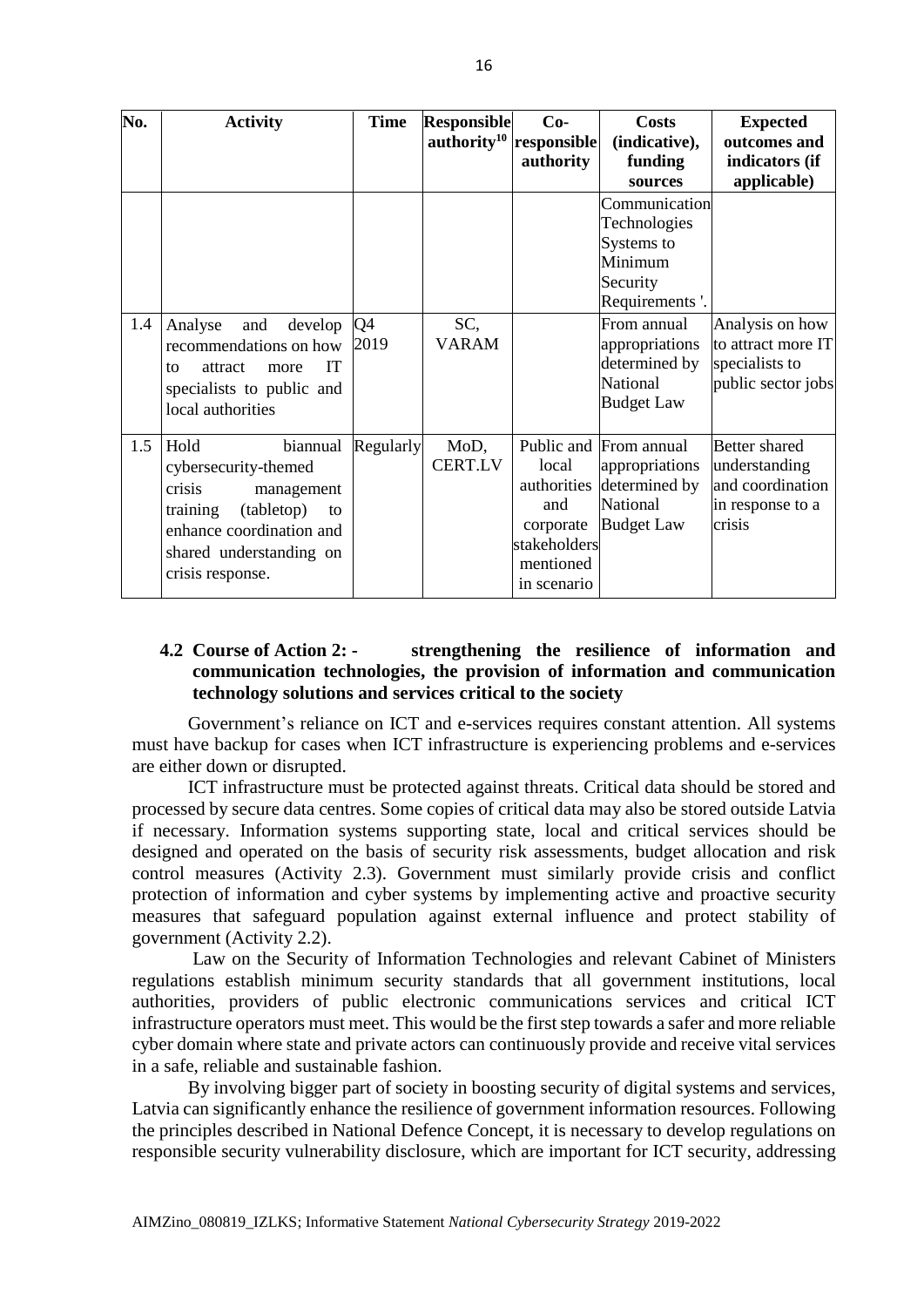of gaps and vulnerabilities and encouraging system designers and operators be more responsible (Activity 2.1).

Table 2

## **Course of Action 2: strengthening the resilience of information and communication technologies, the provision of information and communication technology solutions and services critical to the society**

| No. | <b>Activity</b>                            | <b>Time</b> | <b>Responsible</b>                  | $Co-$             | <b>Costs</b>                 | <b>Expected</b> |
|-----|--------------------------------------------|-------------|-------------------------------------|-------------------|------------------------------|-----------------|
|     |                                            |             | $\text{authority}^{11}$ responsible |                   | (indicative),                | outcomes and    |
|     |                                            |             |                                     | authority         | funding                      | indicators (if  |
|     |                                            |             |                                     |                   | sources                      | applicable)     |
| 2.1 | Develop regulatory framework Q4            |             | MoD                                 |                   | CERT.LV, From annual         | Effective       |
|     | security $2021$<br>responsible<br>for      |             |                                     |                   | MilCERT, appropriations      | regulatory      |
|     | vulnerability disclosure                   |             |                                     |                   | MoI (SP), determined by      | framework       |
|     |                                            |             |                                     | VDD, MoJ National |                              |                 |
|     |                                            |             |                                     | (DSI),            | <b>Budget Law</b>            |                 |
|     |                                            |             |                                     | MoT,              |                              |                 |
|     |                                            |             |                                     | VARAM,            |                              |                 |
|     |                                            |             |                                     | MIDD,             |                              |                 |
|     |                                            |             |                                     | <b>CPB</b>        |                              |                 |
|     | 2.2 Further strengthening of ICT Regularly |             | <b>MoFA</b>                         |                   | From annual                  | Stronger ICT    |
|     | diplomatic<br>resilience<br>at             |             |                                     |                   | appropriations               | resilience at   |
|     | missions of Latvia abroad                  |             |                                     |                   | determined by                | diplomatic      |
|     |                                            |             |                                     |                   | National                     | missions of     |
|     |                                            |             |                                     |                   | <b>Budget Law</b>            | Latvia abroad   |
| 2.3 | <b>CERT.LV</b><br>penetration              | Regularly   |                                     |                   | CERT.LV NAF, CDU From annual | Regular ICT     |
|     | testing for government ICT                 |             |                                     |                   | appropriations               | solution and    |
|     | solutions and infrastructure               |             |                                     |                   | determined by                | infrastructure  |
|     |                                            |             |                                     |                   | National                     | penetration     |
|     |                                            |             |                                     |                   | <b>Budget Law</b>            | tests           |

## <span id="page-16-0"></span>**4.3 Course of Action 3: Public awareness, education and research**

Human knowledge and behaviour are fundamental for any cybersecurity software. That is why it is paramount to ensure that everyone, from system and software developers to end users, who may be exposed to phishing e-mail scams or social engineering attempts, understands the features of cybersecurity. All stakeholders are equally important for securing networks and information systems, and that means everyone should be equally aware of risks they are exposed to when online and actions that may prevent such exposure. Assurance of cybersecurity is rooted in burden sharing. Knowledge, awareness and vigilance of each individual is crucial for assuring cybersecurity.

Latvian education system helps deliver the digital society. Digital society is a society where everyone has the skills, resources and access to ICT necessary for absorbing new knowledge or integrating such knowledge into existing knowledge systems and using it to multiply their prosperity. Focus must be on raising the overall awareness of the society, while also supporting training and development of young IT experts, which heavily relies on

<sup>11</sup> When table indicates that there are several 'responsible authorities', tasks and responsibilities of each institution are decided by involved institutions themselves, including the securing of required funding. This means that amounts earmarked for activities of each institution are indicative.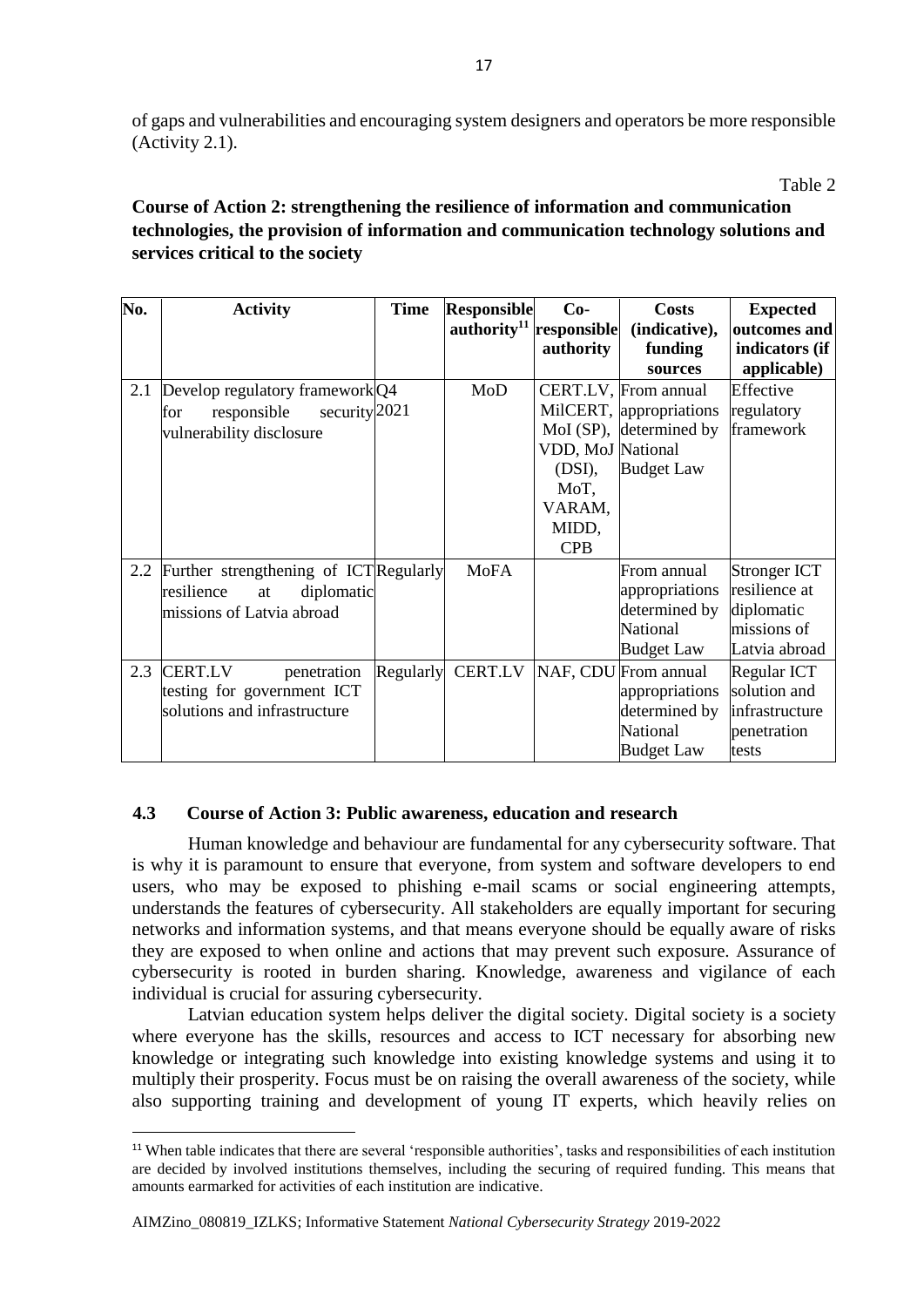availability of informal education and cybersecurity awareness games/competitions (Activity 3.5).

According to European Commission's Digital Economy and Society Index 2018 Report, ICT specialists comprised only 2.2% of total employment in Latvia, which is well below the EU average of 3.7%. Moreover, half of Latvian population has either no or poor digital skills. In addition, according to European Commission's Joint Research Centre 2017 report, Latvia's ICT sector has relatively low R&D intensity.

It is imperative to ensure that society acquires skills for using various devices and software. It is also important to master basic online security, which is key to learning more complex cybersecurity concepts (Activity 3.2., 3.3 and 3.4). Current situation requires more attention on education and integration of computer science in school curriculum. Vocational and higher ICT education is also important in training new ICT specialists. Latvia must promote participation of children and youth in informal education and games/competitions to raise their interest in studying IT (Activity 3.5). Support to R&D initiatives would allow to pilot various solutions and receive regular government orders. More intense R&D activities in the field of modern cybersecurity should be supported by all available means, including research project grants, procurements, participation in international collaborative initiatives, i.e., European Defence Fund programmes, or cybersecurity component of national defence research programme if in-depth analysis indicates the need for such projects (Activity 3.1).

EU's Multiannual Financial Framework 2021-2027 puts great emphasis on development of digital technologies, including cybersecurity technologies. The aim is to promote EU's global digital competitiveness. This will give Latvia an opportunity to compete for funding available through several EU programmes for cybersecurity projects.

To promote awareness of defence staff about modern threats and ensure capability to respond to such threats, Latvia has created special units and cybersecurity training modules that are delivered to National Guard and Cadet Force according to National Defence Concept.

Table 3

| No. | <b>Activity</b>                                                                                                                  | <b>Time</b> | <b>Responsible</b><br>authority $12$ | $Co-$<br>responsible<br>authority | <b>Costs</b><br>(indicative),<br>funding<br>sources                                                  | <b>Expected</b><br>outcomes<br>and<br>indicators<br>(ii)<br>applicable)                                               |
|-----|----------------------------------------------------------------------------------------------------------------------------------|-------------|--------------------------------------|-----------------------------------|------------------------------------------------------------------------------------------------------|-----------------------------------------------------------------------------------------------------------------------|
| 3.1 | Facilitate cybersecurity R&D Regularly<br>projects focusing on current<br>challenges through all available<br>support programmes |             | MoD                                  | <b>MoES</b>                       | From annual<br>appropriations research<br>determined by projects in<br>National<br><b>Budget Law</b> | Support to<br>scope of<br>existing<br>support<br>programmes<br>and<br>increasing<br>number of<br>research<br>projects |

**Course of Action 3: Public awareness, education and research**

<sup>&</sup>lt;sup>12</sup> When table indicates that there are several 'responsible authorities', tasks and responsibilities of each institution are decided by involved institutions themselves, including the securing of required funding. This means that amounts earmarked for activities of each institution are indicative.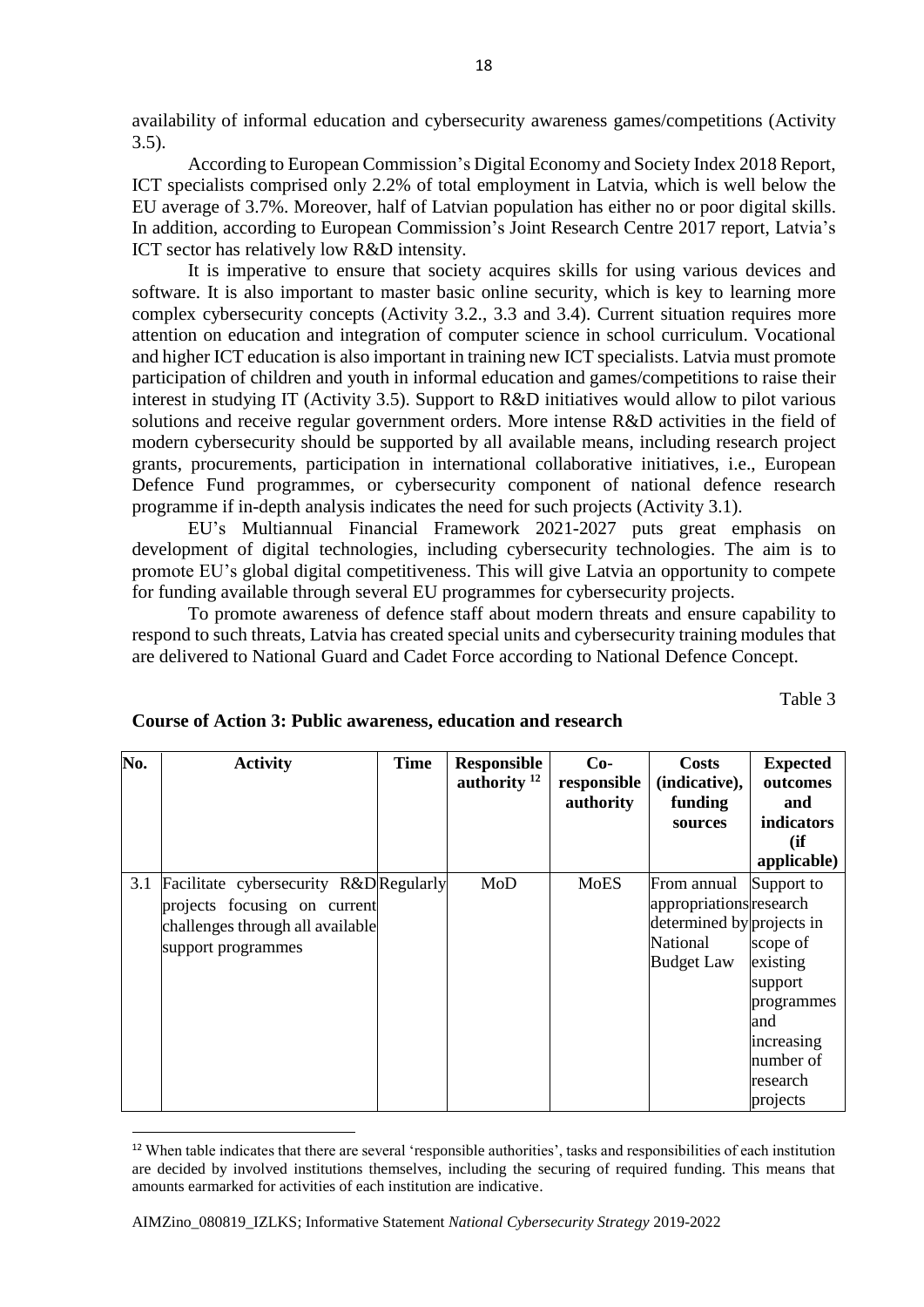| No. | <b>Activity</b>                                           | <b>Time</b> | <b>Responsible</b>       | $Co-$       | <b>Costs</b>                | <b>Expected</b>            |
|-----|-----------------------------------------------------------|-------------|--------------------------|-------------|-----------------------------|----------------------------|
|     |                                                           |             | authority $12$           | responsible | (indicative),               | outcomes                   |
|     |                                                           |             |                          | authority   | funding<br>sources          | and<br>indicators          |
|     |                                                           |             |                          |             |                             | (ii)                       |
|     |                                                           |             |                          |             |                             | applicable)                |
|     |                                                           |             |                          |             |                             | focusing on                |
|     |                                                           |             |                          |             |                             | current                    |
|     |                                                           |             |                          |             |                             | cybersecurity              |
|     |                                                           |             |                          |             |                             | challenges.                |
|     |                                                           |             |                          |             |                             | In-depth                   |
|     |                                                           |             |                          |             |                             | analysis on                |
|     |                                                           |             |                          |             |                             | content of                 |
|     |                                                           |             |                          |             |                             | cybersecurity<br>component |
|     |                                                           |             |                          |             |                             | of national                |
|     |                                                           |             |                          |             |                             | defence                    |
|     |                                                           |             |                          |             |                             | research                   |
|     |                                                           |             |                          |             |                             | programme                  |
|     |                                                           |             |                          |             |                             | prepared by                |
|     |                                                           |             |                          |             |                             | <b>MoES</b>                |
|     |                                                           |             |                          |             |                             | together with<br>relevant  |
|     |                                                           |             |                          |             |                             | research                   |
|     |                                                           |             |                          |             |                             | institutions.              |
|     | 3.2 Raise awareness of students Regularly State and local |             |                          | <b>MoES</b> | From annual                 | <b>Better</b>              |
|     | and teachers about information                            |             | educational              | <b>LIA</b>  | appropriationscybersecurity |                            |
|     | security, protection of privacy                           |             | establishments           |             | determined by awareness     |                            |
|     | and reliable online services                              |             | (except pre-             |             | National                    | among                      |
|     |                                                           |             | school<br>institutions), |             | Budget Law.<br>If possible, | pupils,<br>students and    |
|     |                                                           |             | municipalities           |             | municipalities educators    |                            |
|     |                                                           |             |                          |             | and their units             |                            |
|     |                                                           |             |                          |             | shall earmark               |                            |
|     |                                                           |             |                          |             | activity                    |                            |
|     |                                                           |             |                          |             | funding                     |                            |
|     |                                                           |             |                          |             | during the                  |                            |
|     |                                                           |             |                          |             | municipal and<br>agency     |                            |
|     |                                                           |             |                          |             | budget                      |                            |
|     |                                                           |             |                          |             | planning                    |                            |
|     |                                                           |             |                          |             | process                     |                            |
| 3.3 | Improve public awareness                                  | Regularly   | MoI (SP),                | MoC,        | From annual                 | Better public              |
|     | about online safety (age-                                 |             | MoES, MoD, LIKTA, LIA,   |             | appropriations awareness    |                            |
|     | group-specific information and                            |             | <b>CERT.LV</b>           | FL          | determined by about online  |                            |
|     | instructional materials with                              |             |                          |             | National                    | safety                     |
|     | guidelines on online safety,                              |             |                          |             | <b>Budget Law</b>           |                            |
|     | social media campaign                                     |             |                          |             |                             |                            |
|     | security) and deliver advanced                            |             |                          |             |                             |                            |
|     | cybersecurity training for                                |             |                          |             |                             |                            |
|     | specific target groups. Develop                           |             |                          |             |                             |                            |
|     | and implement annual multi-                               |             |                          |             |                             |                            |
|     | agency action and campaign                                |             |                          |             |                             |                            |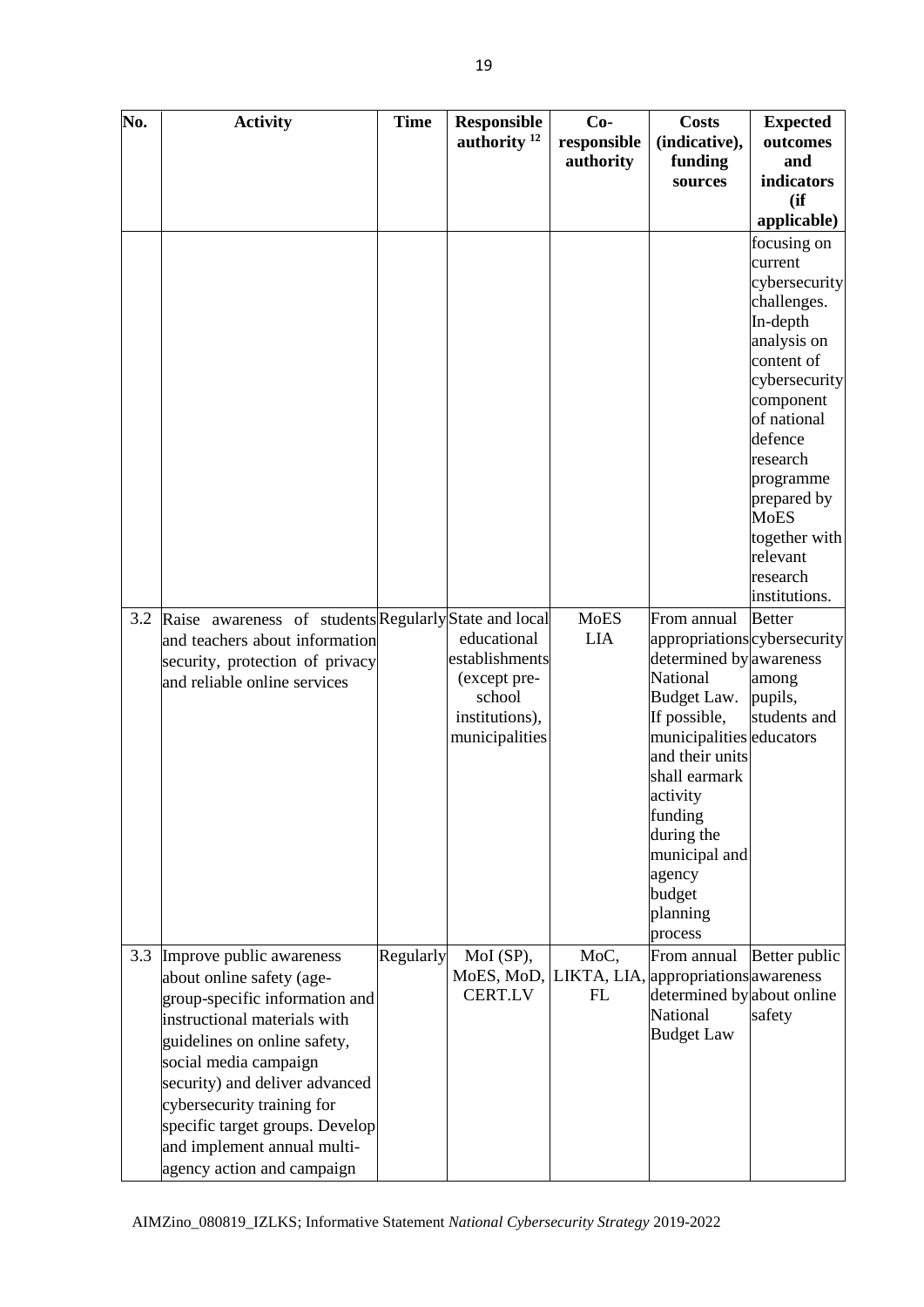| No. | <b>Activity</b>                                                                                                                                                               | <b>Time</b>   | <b>Responsible</b><br>authority <sup>12</sup> | $Co-$<br>responsible | <b>Costs</b><br>(indicative),                                                                                                                                                                                                                                                   | <b>Expected</b><br>outcomes                                                                                                      |
|-----|-------------------------------------------------------------------------------------------------------------------------------------------------------------------------------|---------------|-----------------------------------------------|----------------------|---------------------------------------------------------------------------------------------------------------------------------------------------------------------------------------------------------------------------------------------------------------------------------|----------------------------------------------------------------------------------------------------------------------------------|
|     |                                                                                                                                                                               |               |                                               | authority            | funding                                                                                                                                                                                                                                                                         | and                                                                                                                              |
|     |                                                                                                                                                                               |               |                                               |                      | sources                                                                                                                                                                                                                                                                         | indicators<br>(ii)                                                                                                               |
|     |                                                                                                                                                                               |               |                                               |                      |                                                                                                                                                                                                                                                                                 | applicable)                                                                                                                      |
|     | plan with cybersecurity<br>information events and<br>awareness raising campaigns                                                                                              |               |                                               |                      |                                                                                                                                                                                                                                                                                 |                                                                                                                                  |
|     | 3.4 Promote awareness of public Regularly All public and<br>and municipal authority staff<br>on ICT safety                                                                    |               | municipal<br>authorities                      |                      | From annual<br>appropriations awareness of<br>determined by public and<br>National<br>Budget Law.<br>If possible,<br>municipalities safety<br>and their units<br>shall earmark<br>activity<br>funding<br>during the<br>municipal and<br>agency<br>budget<br>planning<br>process | <b>Better</b><br>local<br>authority<br>staff on ICT                                                                              |
| 3.5 | Increase<br>support<br>of<br>participation<br>Latvian<br>children and youth in informal<br>education<br>and<br>games/competitions<br>raising<br>awareness about cybersecurity | for Regularly | <b>MoES</b>                                   | VARAM,               | From annual<br>municipalities appropriations children and<br>determined by youth take<br><b>National</b><br><b>Budget Law</b>                                                                                                                                                   | Latvian<br>part in at<br>least one<br>informal<br>education<br>activity<br>and/or<br>competitive<br>cybersecurity<br>event/games |

#### <span id="page-19-0"></span>**4.4 Course of Action 4: International cooperation**

Cyberspace, with all its possibilities and security risks, operates across national borders, which means that countries need to work together to successfully overcome these new security challenges.

Due to growing role of cyberspace in our everyday life, cybersecurity has become one of the key areas of international cooperation and is high on the agenda of international organisations. Bilateral and multilateral formats, which often rely on private sector representatives, are being used to address a wide range of issues, including human rights in the digital domain, cybercrime, security of critical infrastructure, prosecution of those who commit cyber attacks and prevention of national security threats. This inevitably leads to clashes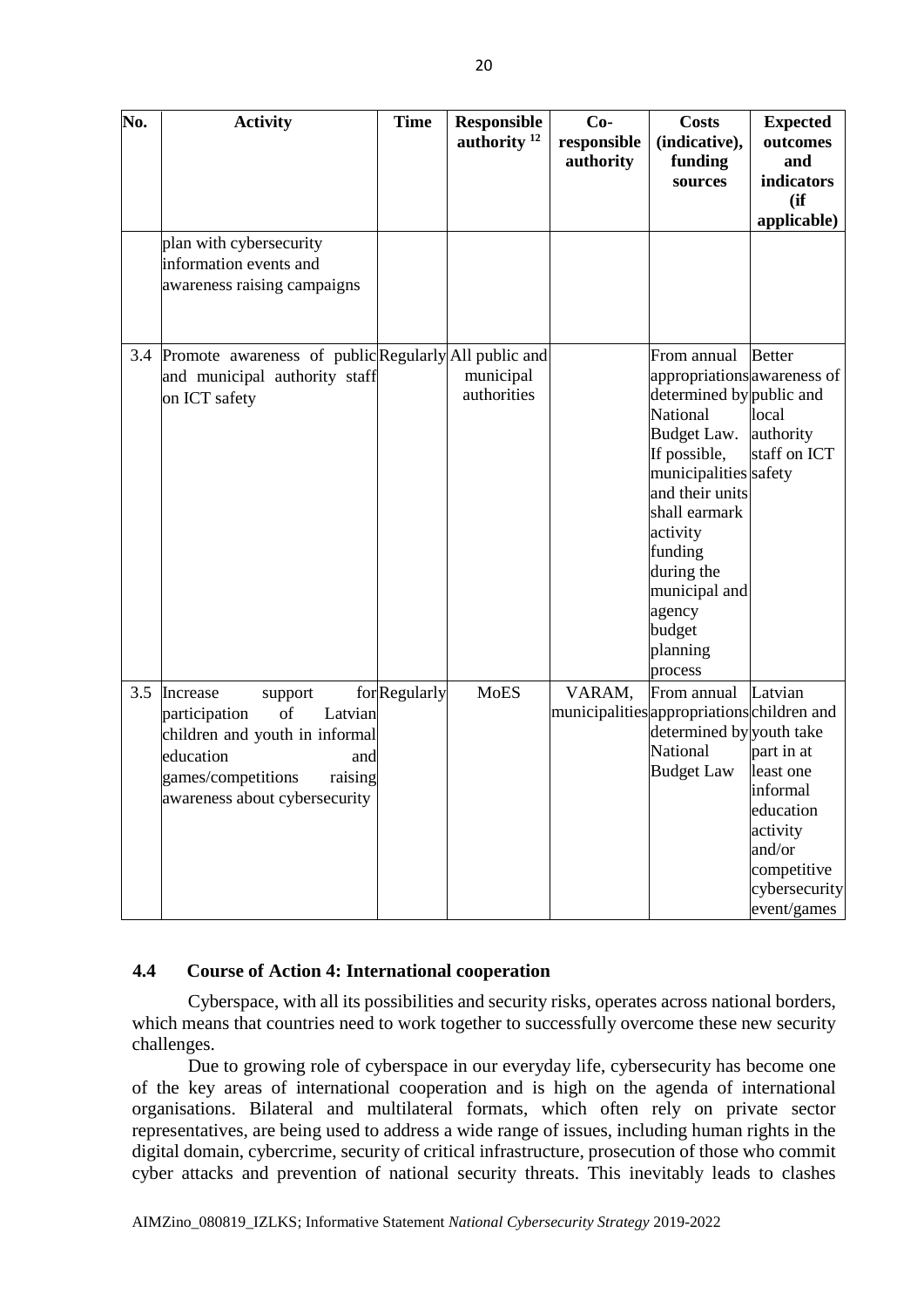between countries with varying interests, and so far, international community has failed to make any significant progress towards building a common understanding and approach. Together with likeminded countries, Latvia should try to promote shared and common global understanding of cyberspace and how international treaties apply to it.

Cybersecurity has become a vital element of national defence, while NATO allies and EU partners can reinforce national defence capabilities in case of crisis. To enhance their cybersecurity in line with NATO and EU cybersecurity guidelines, members of the Euro-Atlantic international organisations need to strengthen their individual and collective cybersecurity capabilities to be able to receive and provide efficient support when necessary. NATO and EU are faced with the same challenges. Hence, it is important to build joint cyber defence frameworks, especially in the field of information exchange, training and R&D. As a member of both organisations, Latvia is fully engaged in ongoing cybersecurity coordination and training. Strategy activities contributing to Latvia's international efforts:

- deepen cooperation with like-minded partner countries to achieve common understanding of cyberspace (Activity 4.1)
- actively engage in NATO, EU, OSCE, UN and OECD efforts to promote secure cyberspace and develop cybersecurity policy that protects freedoms and helps make ICT more secure and accessible (Activity 4.1 and 4.5)
- utilise full potential of existing international facilities and tools to prevent malicious cyber activities (Activity 4.3)
- continue supporting international efforts to promote mutual trust and cooperation on all levels, including private sector, and advocate for application of existing international rules to both physical and virtual domain (Activity 4.1 and 4.4)
- continue to host regular international cybersecurity events in Latvia in scope of national pledge to become a responsible country, which cares about national and global ICT security
- continue to develop and test national procedures for rapid, efficient and coordinated collective response to cyber threats based on Latvia-NATO Memorandum of Understanding, NATO Cyber Defence concept and Action Plan (Activity 4.2)
- continue to boost cyber defence capabilities by taking part in all kinds of international military drills, training activities and table-top exercise organised by NATO, EU, and other multinational formats, thus giving local specialists and CDU an opportunity to update their knowledge and skills in using most recent information security tools (Activity 4.2).

One of significant drivers of international cybersecurity cooperation is 'Horizon 2020'. The new 'Horizon' framework research programme will begin in 2021. Cybersecurity is one of the key components of its Pillar II, in particular the 'Civil security for society' cluster where cybersecurity is one of primary goals.

Table 4

## <span id="page-20-0"></span>**Course of Action 4: International cooperation**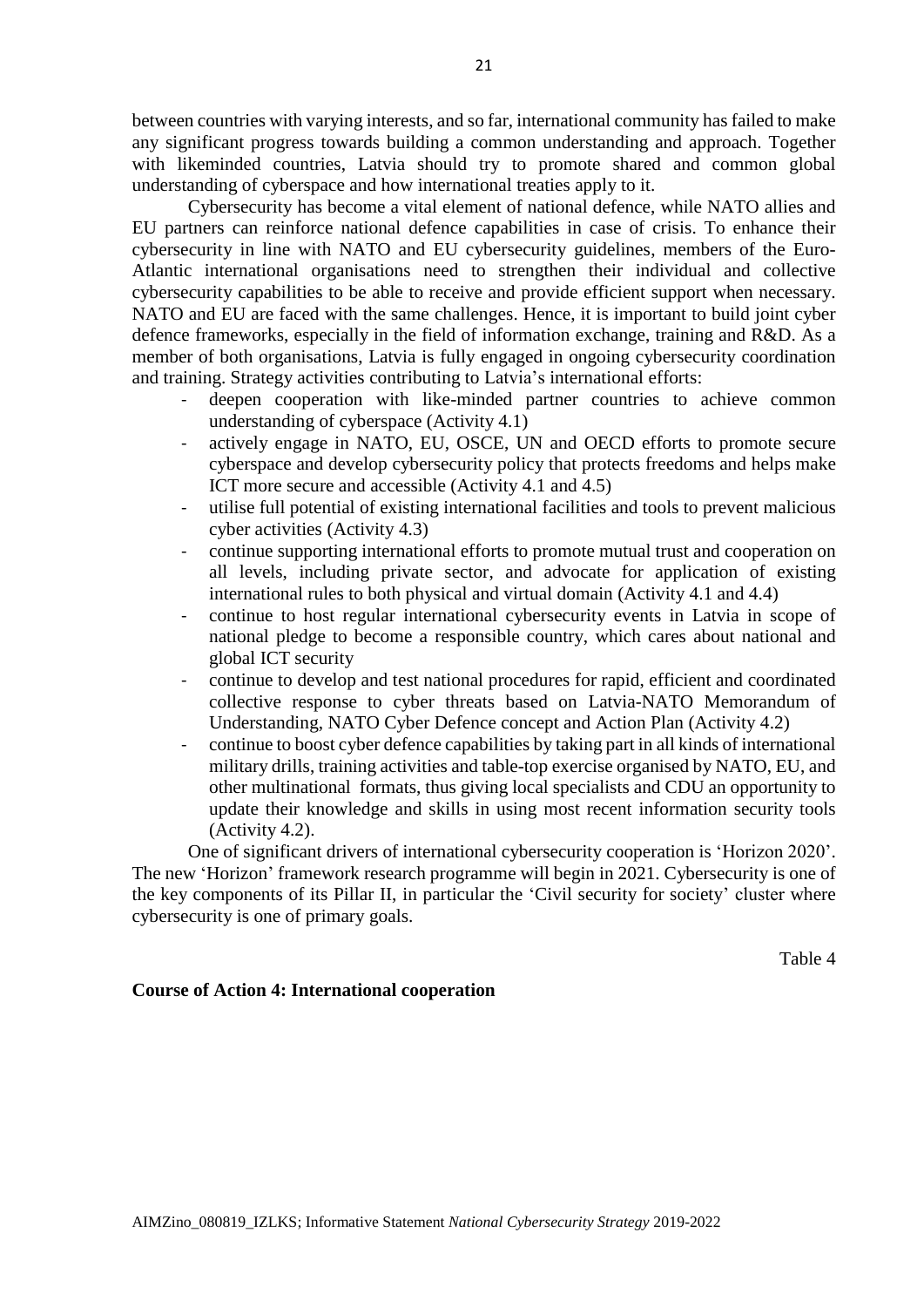| No. | <b>Activity</b>                                                                                                                                                                                                                                                                                                                                                                                                                      | <b>Time</b>       | <b>Responsible</b><br>authority $13$ | $Co-$<br>responsible            | <b>Costs</b><br>(indicative),                                                                                                 | <b>Expected</b><br>outcomes and                                                                                                                                                                                                                                                                                          |
|-----|--------------------------------------------------------------------------------------------------------------------------------------------------------------------------------------------------------------------------------------------------------------------------------------------------------------------------------------------------------------------------------------------------------------------------------------|-------------------|--------------------------------------|---------------------------------|-------------------------------------------------------------------------------------------------------------------------------|--------------------------------------------------------------------------------------------------------------------------------------------------------------------------------------------------------------------------------------------------------------------------------------------------------------------------|
|     |                                                                                                                                                                                                                                                                                                                                                                                                                                      |                   |                                      | authority                       | funding                                                                                                                       | indicators (if                                                                                                                                                                                                                                                                                                           |
| 4.1 | Formulate and present<br>Latvia's national position,<br>take part in international<br>cooperation programmes and<br>platforms, deepen Nordic-<br>Baltic cooperation, actively<br>engage in NATO and EU<br>initiatives and, inter alia, help<br>partner countries boost cyber<br>defence capabilities. Actively<br>support formal and informal<br>cooperation networks and<br>programmes of international<br>organisations (UN, OSCE) | Regularly         | MoFA,<br>MoD                         | All                             | sources<br>From annual<br><b>National</b><br><b>Budget Law</b>                                                                | applicable)<br>Latvia is regularly<br>government appropriations and efficiently<br>institutions determined by contributing to<br>international<br>processes. Expert<br>consultations on<br>cybersecurity at<br>least once a year.<br>Latvia is regularly<br>represented in<br>international<br>networks and<br>platforms |
| 4.2 | Take part in international Regularly<br>cyber defence exercise, expert<br>policy-maker<br>and<br>consultations, NATO and EU<br>security, defence and military<br>cooperation<br>initiatives<br>and<br>platforms                                                                                                                                                                                                                      |                   | MoD                                  | MoFA,<br>NAF,<br><b>MilCERT</b> | From annual<br>MoT, MoI, appropriations take part in<br>CERT.LV, determined by international<br>National<br><b>Budget Law</b> | Latvian experts<br>cybersecurity<br>training events at<br>least twice a year                                                                                                                                                                                                                                             |
| 4.3 | Continue on-going and launch Regularly<br>new international cybercrime<br>reduction<br>cooperation<br>programmes. Cooperate with<br>various<br>international<br>organisations and<br>agencies<br>fighting cybercrime                                                                                                                                                                                                                 |                   | $Mol$ (SP)                           | <b>MoFA</b>                     | From annual<br>determined by various<br>National<br><b>Budget Law</b>                                                         | Active<br>appropriations cooperation with<br>cybercrime units<br>and institutions on<br>reducing<br>cybercrime rate                                                                                                                                                                                                      |
| 4.4 | Help Latvian cybersecurity Regularly<br>providers<br>find<br>service<br>cooperation partners                                                                                                                                                                                                                                                                                                                                         |                   | <b>LIDA</b>                          |                                 | From annual<br>determined by finding<br>National<br><b>Budget Law</b>                                                         | Companies<br>appropriations receiving help in<br>cooperation<br>partners                                                                                                                                                                                                                                                 |
|     | 4.5 Formulate<br>and<br>national position at OSCE<br>Committee<br>Digital<br>on<br>Economy<br>Policy<br>and<br>coordinate the implementation<br>of OSCE<br>digital policy<br>recommendations                                                                                                                                                                                                                                         | present Regularly | <b>VARAM</b>                         | MoD,<br>MoW,<br>CSB             | From annual<br>MoJ, DSI, determined by Latvia in the<br>National<br>MoT, PUC, Budget Law                                      | Regular<br>CERT.LV, appropriations representation of<br>Committee.<br>Recommendations<br>integrated in<br>digital policies                                                                                                                                                                                               |

<sup>&</sup>lt;sup>13</sup> When table indicates that there are several 'responsible authorities', tasks and responsibilities of each institution are decided by involved institutions themselves, including the securing of required funding. This means that amounts earmarked for activities of each institution are indicative.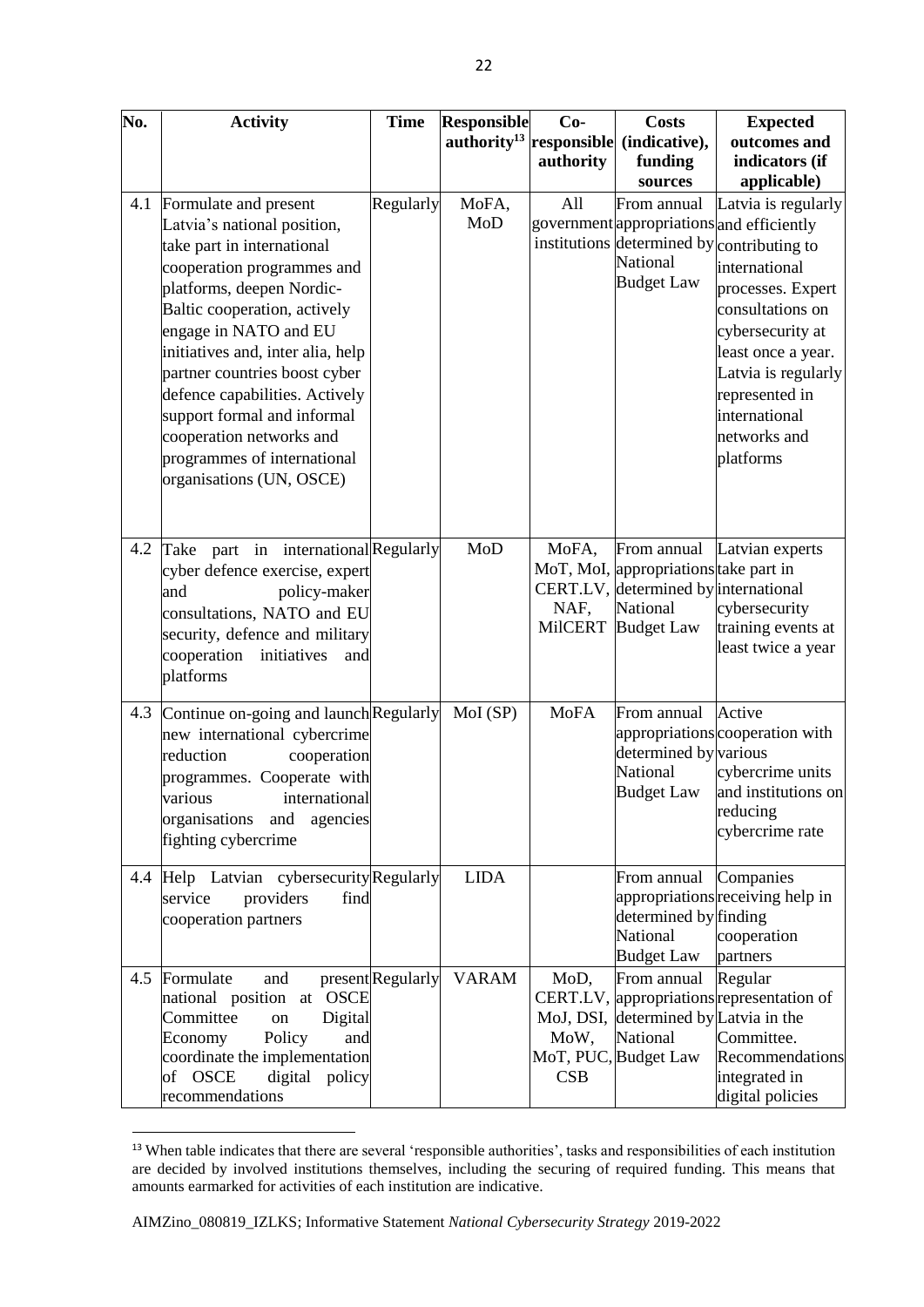| No. | <b>Activity</b> | <b>Time</b> | <b>Responsible</b> | $Co-$<br>authority | <b>Costs</b><br>authority <sup>13</sup> responsible (indicative),<br>funding<br>sources | <b>Expected</b><br>outcomes and<br>indicators (if<br>applicable) |
|-----|-----------------|-------------|--------------------|--------------------|-----------------------------------------------------------------------------------------|------------------------------------------------------------------|
|     |                 |             |                    |                    |                                                                                         | and other relevant<br>planning<br>documents                      |

#### <span id="page-22-0"></span>**4.5 Course of Action 5: Rule of law in cyberspace, combating cybercrime**

Cybercrime leads to all kinds of abuse, which erodes trust in digital services. Cybercrime can be reduced in two ways: prevention, which helps reduce the risk of cybercrime, and efficient prosecution (Activity 5.1 and 5.2). It is also important to engage public, because broader awareness about cyber risks will prevent cybercrime from occurring. Public participation would range from cybercrime discussions on various levels (at educational establishments, research institutes, conferences and other events) to information campaigns designed on behaviour studies and analysis.

More efficient fight against cybercrime requires better law enforcement capacity to technically identify IP addresses from which users access e-services or information systems. Due to the shortage of IPv4 addresses, providers of electronic communications services are forced to resort to network address translation. In Latvia, one and the same IPv4 address can be used by up to 100 users, which causes all kinds of problems, including security problems, because law enforcement agencies are struggling to use stored data to identify end users who have broken the law. A way to eliminate this problem would be the introduction of IPv6 in public sector. This would encourage private sector to also switch to IPv6 technology (Activity 5.3).

Table 5

| No. | <b>Activity</b>                                                                                                                                                                                                                        | <b>Time</b> | Responsible<br>$\mathbf{a}$ uthority <sup>14</sup> responsible | $Co-$<br>authority | <b>Costs</b><br>(indicative),<br>funding<br>sources                       | <b>Expected</b><br>outcomes and<br>indicators (if<br>applicable)                                                                                                                                        |
|-----|----------------------------------------------------------------------------------------------------------------------------------------------------------------------------------------------------------------------------------------|-------------|----------------------------------------------------------------|--------------------|---------------------------------------------------------------------------|---------------------------------------------------------------------------------------------------------------------------------------------------------------------------------------------------------|
| 5.1 | Boost the capacity of State Regularly<br>Police and national security<br>services<br>investigate<br>to<br>incidents,<br>cybersecurity<br>strengthen the<br>institutional<br>capacity of State Police and<br>national security agencies |             | $Mol$ (SP),<br>MoJ, MoD                                        |                    | From annual<br>appropriations<br>determined by<br>National<br>Budget Law. | <b>Increased State</b><br>Police and<br>national<br>security<br>service<br>capacity, and<br>expertise, to<br>investigate<br>crimes against<br>ICT<br>infrastructure,<br>control internal<br>security of |

#### **Course of Action 5: Rule of law in cyberspace, combating cybercrime**

<sup>14</sup> When table indicates that there are several 'responsible authorities', tasks and responsibilities of each institution are decided by involved institutions themselves, including the securing of required funding. This means that amounts earmarked for activities of each institution are indicative.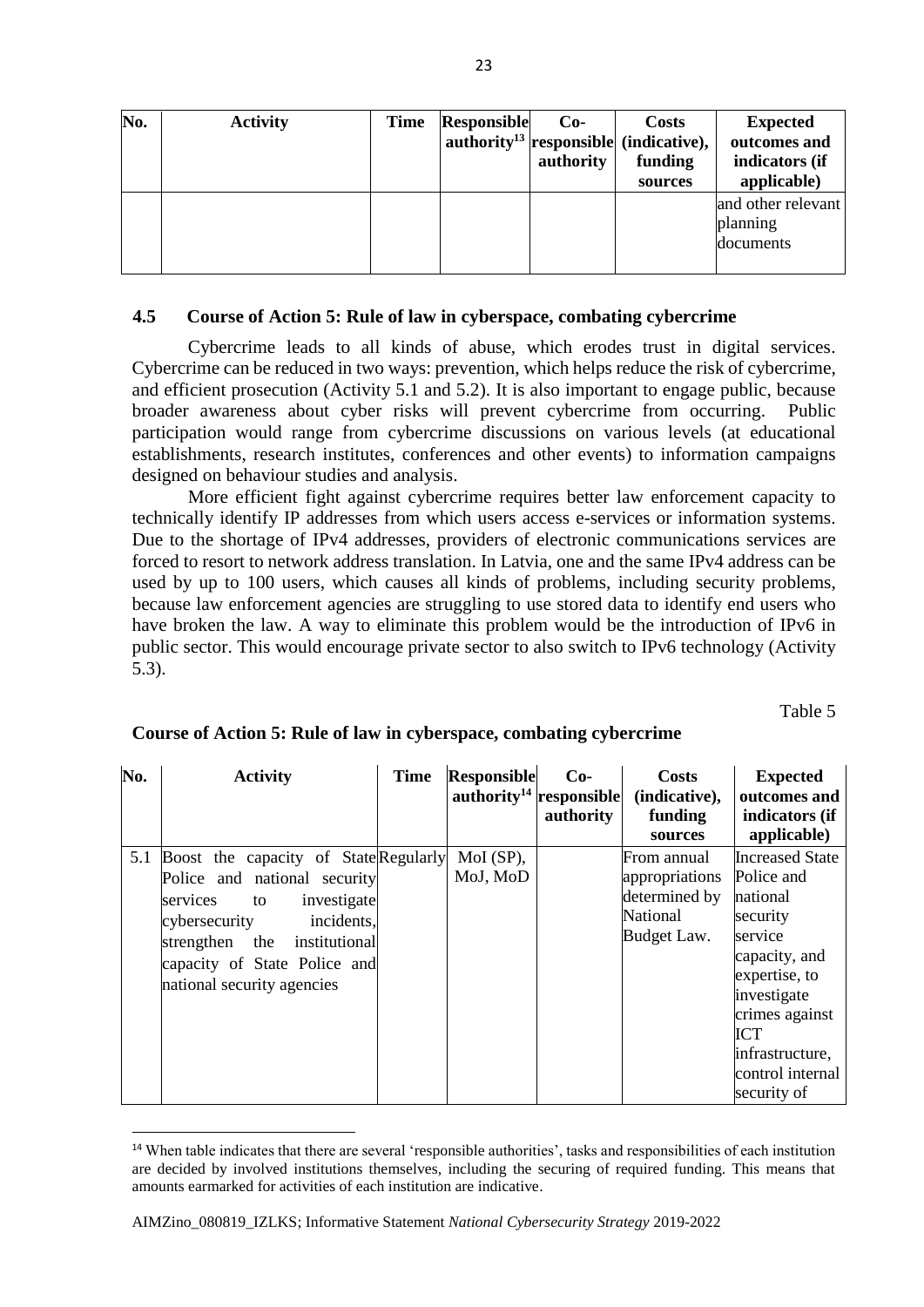| No. | <b>Activity</b>                            | <b>Time</b> | <b>Responsible</b>                     | $Co-$        | <b>Costs</b>                | <b>Expected</b>                     |
|-----|--------------------------------------------|-------------|----------------------------------------|--------------|-----------------------------|-------------------------------------|
|     |                                            |             | $a$ uthority <sup>14</sup> responsible |              | (indicative),               | outcomes and                        |
|     |                                            |             |                                        | authority    | funding                     | indicators (if                      |
|     |                                            |             |                                        |              | sources                     | applicable)                         |
|     |                                            |             |                                        |              |                             | Latvia and                          |
|     |                                            |             |                                        |              |                             | monitor critical                    |
|     |                                            |             |                                        |              |                             | infrastructure                      |
| 5.2 | Training of State Police, judges Regularly |             | MoJ, MoI                               |              | From annual                 | Delivery of                         |
|     | and prosecutors as a follow up             |             | (SP)                                   |              | appropriations              | planned                             |
|     | to interdisciplinary cooperation           |             |                                        |              | determined by<br>National   | training to State<br>police, judges |
|     | training conducted by Court                |             |                                        |              | Budget Law.                 | and prosecutors                     |
|     | Administration and European                |             |                                        |              |                             |                                     |
|     | Social Fund in scope of the                |             |                                        |              |                             |                                     |
|     | project 'Justice for growth' <sup>15</sup> |             |                                        |              |                             |                                     |
| 5.3 | Enhance user identification $by Q4$        |             | MoT                                    | <b>VARAM</b> | From annual                 | Law                                 |
|     | supporting switching to IPv6 in 2020       |             |                                        |              | appropriations              | enforcement                         |
|     | public<br>sector,<br>and<br>thus           |             |                                        |              | determined by               | agencies can                        |
|     | encourage private sector to                |             |                                        |              | National                    | easier identify                     |
|     | follow                                     |             |                                        |              | Budget Law. If              | users of e-                         |
|     |                                            |             |                                        |              | possible,<br>municipalities | services or<br>information          |
|     |                                            |             |                                        |              | and their units             | resources                           |
|     |                                            |             |                                        |              | shall earmark               |                                     |
|     |                                            |             |                                        |              | activity funding            |                                     |
|     |                                            |             |                                        |              | during the                  |                                     |
|     |                                            |             |                                        |              | municipal and               |                                     |
|     |                                            |             |                                        |              | agency budget               |                                     |
|     |                                            |             |                                        |              | planning                    |                                     |
|     |                                            |             |                                        |              | process, as                 |                                     |
|     |                                            |             |                                        |              | stipulated by               |                                     |
|     |                                            |             |                                        |              | Cabinet of<br>Ministers     |                                     |
|     |                                            |             |                                        |              | Regulation 442              |                                     |
|     |                                            |             |                                        |              | of 28 July 2015             |                                     |
|     |                                            |             |                                        |              | 'Procedures for             |                                     |
|     |                                            |             |                                        |              | the Ensuring                |                                     |
|     |                                            |             |                                        |              | Conformity of               |                                     |
|     |                                            |             |                                        |              | Information                 |                                     |
|     |                                            |             |                                        |              | and                         |                                     |
|     |                                            |             |                                        |              | Communication               |                                     |
|     |                                            |             |                                        |              | Technologies                |                                     |
|     |                                            |             |                                        |              | Systems to<br>Minimum       |                                     |
|     |                                            |             |                                        |              | Security                    |                                     |
|     |                                            |             |                                        |              | Requirements'.              |                                     |

 $\overline{a}$ 

<sup>&</sup>lt;sup>15</sup> This training would be a follow up to the training provided in scope of the project 3.4.1.0/16/I/001 'Justice for Growth' supported under SO 3.4.1 'Improve the competence of the staff of courts and law enforcement authorities to promote improvement of the business environment' of the Operational Programme 'Growth and Employment' for EU Structural and Cohesion Funds in the period 2014-2020.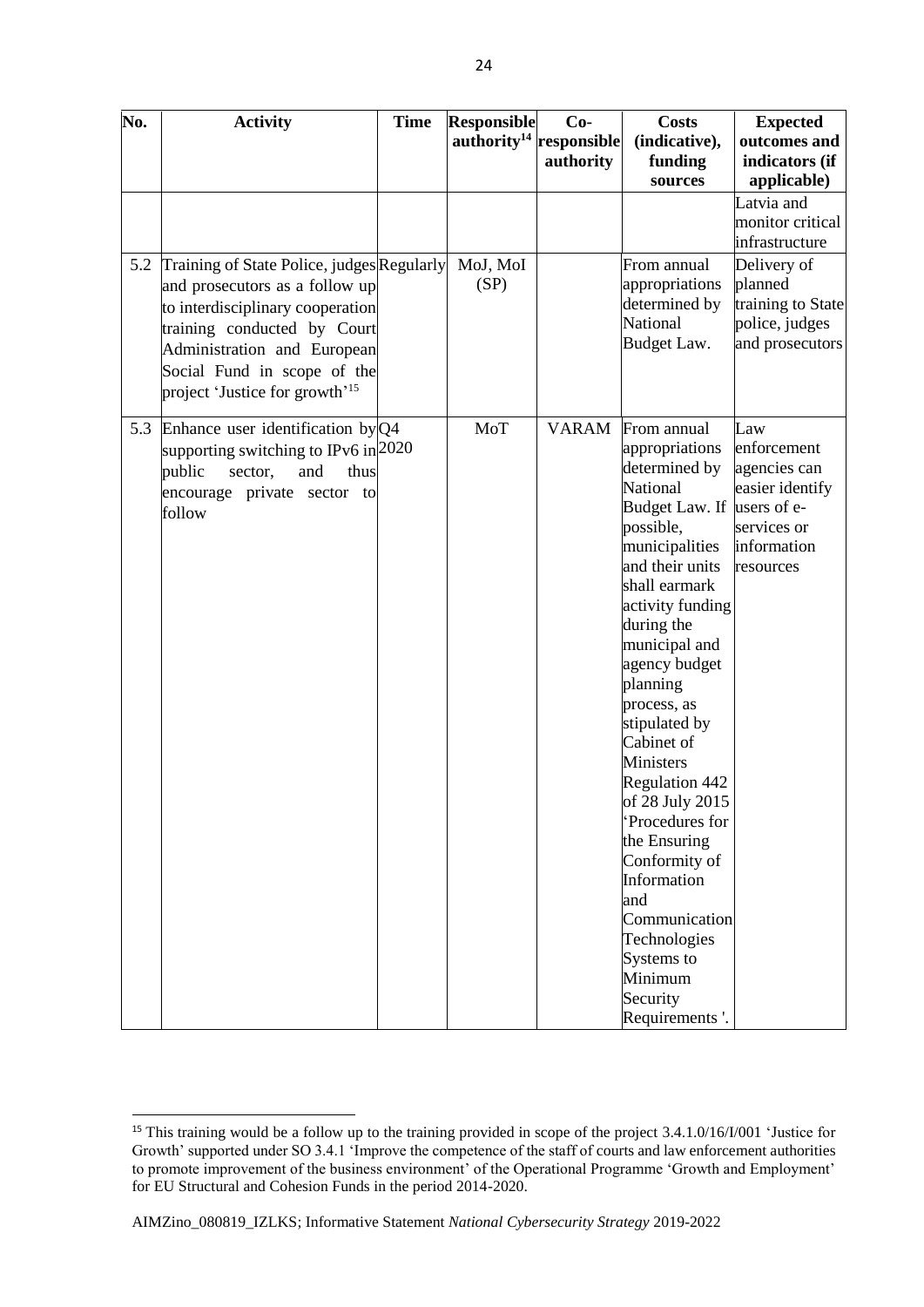#### <span id="page-24-0"></span>**5. Fiscal impact analysis**

Funding for the implementation of activities envisaged by the Strategy will be allocated from national and local budgets. Activities listed under priority axis can partly be funded from EU Structural Funds (European Regional Development Fund, European Social Fund, Cohesion Fund). It is also possible to attract private funding for implementation of Strategy activities by means of facilitating public and private s and other arrangements favourable for private capital participation. Detailed information about costs of strategic activities and potential funding sources is provided in Section 4 of the Strategy and its Annex (information for official use only).

If Table 1, 2, 3, 4, 5 of the Section 4 of the Strategy and Column 1 and 2 of the table provided in the Annex (information for official use only) indicate that there are several 'managing authorities', tasks and responsibilities of each institution are decided by involved institutions themselves, including the securing of required funding. This means that amounts earmarked for activities of each institution are indicative.

Implementation of Strategy activities in 2019 will be funded from annual appropriations of authorities responsible for specific activities, whereas further funding needs for 2020–2022 will be addressed during the planning of annual budget and medium-term budgetary framework and drafting of respective laws when other funding requests for priorities submitted by other ministries and government departments are considered.

Table 6

| <b>Courses of Action</b>                                                                                                                                                                                                                         | 2019             | 2020       | 2021           | 2022      | <b>Aggregate</b> |
|--------------------------------------------------------------------------------------------------------------------------------------------------------------------------------------------------------------------------------------------------|------------------|------------|----------------|-----------|------------------|
| Course of Action 1: -<br>Promoting cybersecurity,<br>reducing digital security<br>risks                                                                                                                                                          | 0                |            | 0              | ∩         |                  |
| Course of Action 2: -<br>Strengthening the<br>resilience of information<br>and communication<br>technologies resilience, the<br>provision of information<br>and communication<br>technology solutions and<br>services critical to the<br>society | $\Omega$         | 13,061,560 | 9,332,985      | 7,382,169 | 29,776,714       |
| Course of Action 3: Public<br>awareness, education and<br>research                                                                                                                                                                               | $\theta$         | $\theta$   | $\overline{0}$ | $\theta$  | $\boldsymbol{0}$ |
| Course of Action 4:<br>International cooperation                                                                                                                                                                                                 | $\theta$         | $\theta$   | $\overline{0}$ | $\theta$  | $\boldsymbol{0}$ |
| Course of Action 5: Rule of<br>law in cyberspace,<br>combating cybercrime                                                                                                                                                                        | $\theta$         | $\theta$   | $\overline{0}$ | $\theta$  | $\boldsymbol{0}$ |
| <b>Total</b>                                                                                                                                                                                                                                     | $\boldsymbol{0}$ | 13,061,560 | 9,332,985      | 7,382,169 | 29,776,714       |

## **Strategy Courses of Action cost breakdown by years, projected overall funding (EUR)**